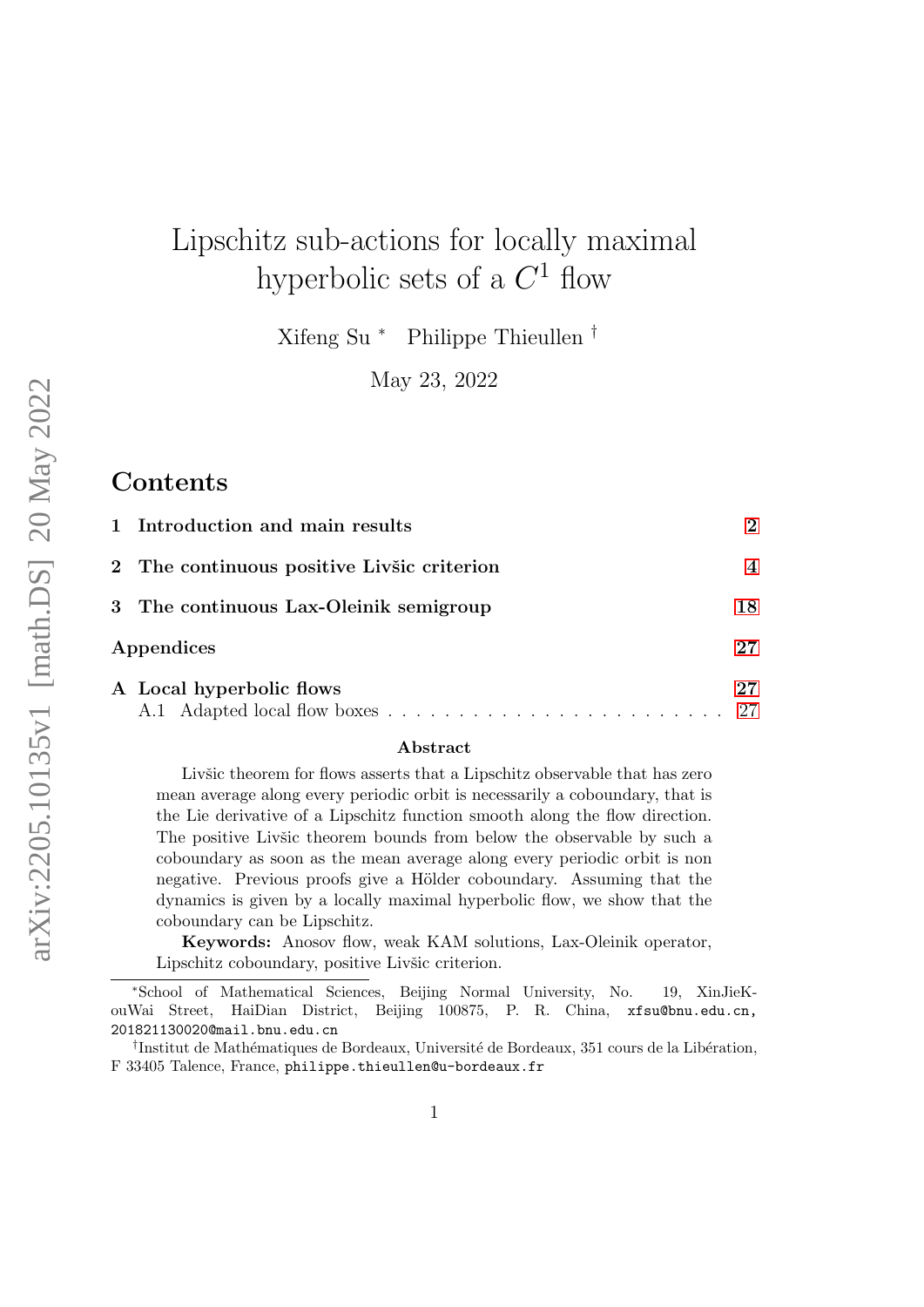### <span id="page-1-0"></span>1 Introduction and main results

A  $C<sup>r</sup>$  flow,  $r \ge 1$ , is a triple  $(M, V, f)$  where M is a  $C<sup>r+1</sup>$  manifold without boundary of dimension  $d + 1 \ge 3$ , not necessarily compact, equipped with a smooth Riemannian metric,  $V : M \to TM$  is a complete  $C<sup>r</sup>$  vector field that never vanishes,  $f = (f^t)_{t \in \mathbb{R}}$  is a flow with infinitesimal generator V, that is a one-parameter group of  $C<sup>r</sup>$  bijective maps satisfying

$$
\forall s, t \in \mathbb{R}, \ \forall x \in M, \ \frac{d}{dt} f^t(x) = V \circ f^t(x), \ f^0(x) = x, \quad f^{s+t} = f^s \circ f^t.
$$

<span id="page-1-1"></span>**Definition 1.1.** Let  $(M, V, f)$  be a C<sup>r</sup> flow,  $r \ge 1$ , and  $\Lambda \subseteq M$  be a compact invariant set  $(\forall t \in \mathbb{R}, f^t(\Lambda) = \Lambda).$ 

i. A is said to be *hyperbolic* if there exist constants  $C_{\Lambda} \geq 1$ ,  $\lambda^s < 0 < \lambda^u$ , and a continuous equivariant splitting of  $\Lambda$ ,  $T_xM = E_{\Lambda}^u(x) \oplus E_{\Lambda}^0(x) \oplus E_{\Lambda}^s(x)$  for every  $x \in \Lambda$ ,  $d^u := \dim(E_{\Lambda}^u) \geq 1$ ,  $d^s := \dim(E_{\Lambda}^s)$ , such that,

$$
\forall x \in \Lambda, T_x f^t(E^u(x)) = E^u(f^t(x)), T_x f^t(E^s(x)) = E^s(f^t(x)),
$$
  

$$
\forall x \in \Lambda, \forall t \ge 0, \begin{cases} \forall v \in E^s_{\Lambda}(x), \|T_x f^t(v)\| \le C_{\Lambda} e^{t\lambda^s} \|v\|, \\ E^0_{\Lambda}(x) = V(x) \mathbb{R}, T_x f^t(V(x)) = V \circ f^t(x), \\ \forall v \in E^u_{\Lambda}(x), \|T_x f^t(v)\| \ge C_{\Lambda}^{-1} e^{t\lambda^u} \|v\|. \end{cases}
$$

ii.  $\Lambda$  is said to be *locally maximal* if there exists an open neighborhood  $U \supseteq \Lambda$ of compact closure such that  $\Lambda = \bigcap_{t \in \mathbb{R}} f^t(U)$ .

We extend in the following definition the notion of ergodic minimizing value and the notion of subaction. See Garibaldi [\[5\]](#page-29-0) or Jenkinson [\[8\]](#page-30-0) for a complete review on the subject. We recall that the Lie derivative of a function  $u : M \to \mathbb{R}$ that is differentiable along the flow generated by a vector field  $V$  is the function,

$$
\mathscr{L}_V[u](x) = \frac{d}{dt}\Big|_{t=0} u \circ f^t(x).
$$

<span id="page-1-2"></span>**Definition 1.2.** Let  $(M, V, f)$  be a  $C^1$  flow,  $\Lambda \subseteq M$  be a compact invariant set,  $U \supseteq \Lambda$  be an open neighborhood of  $\Lambda$ , and  $\phi: U \to \mathbb{R}$  be a  $C^0$  bounded function.

i. The *ergodic minimizing value* of  $\phi$  (restricted to  $\Lambda$ ) is the quantity

$$
\bar{\phi}_{\Lambda} := \lim_{t \to +\infty} \inf_{x \in \Lambda} \frac{1}{t} \int_0^t \phi \circ f^s(x) \, ds.
$$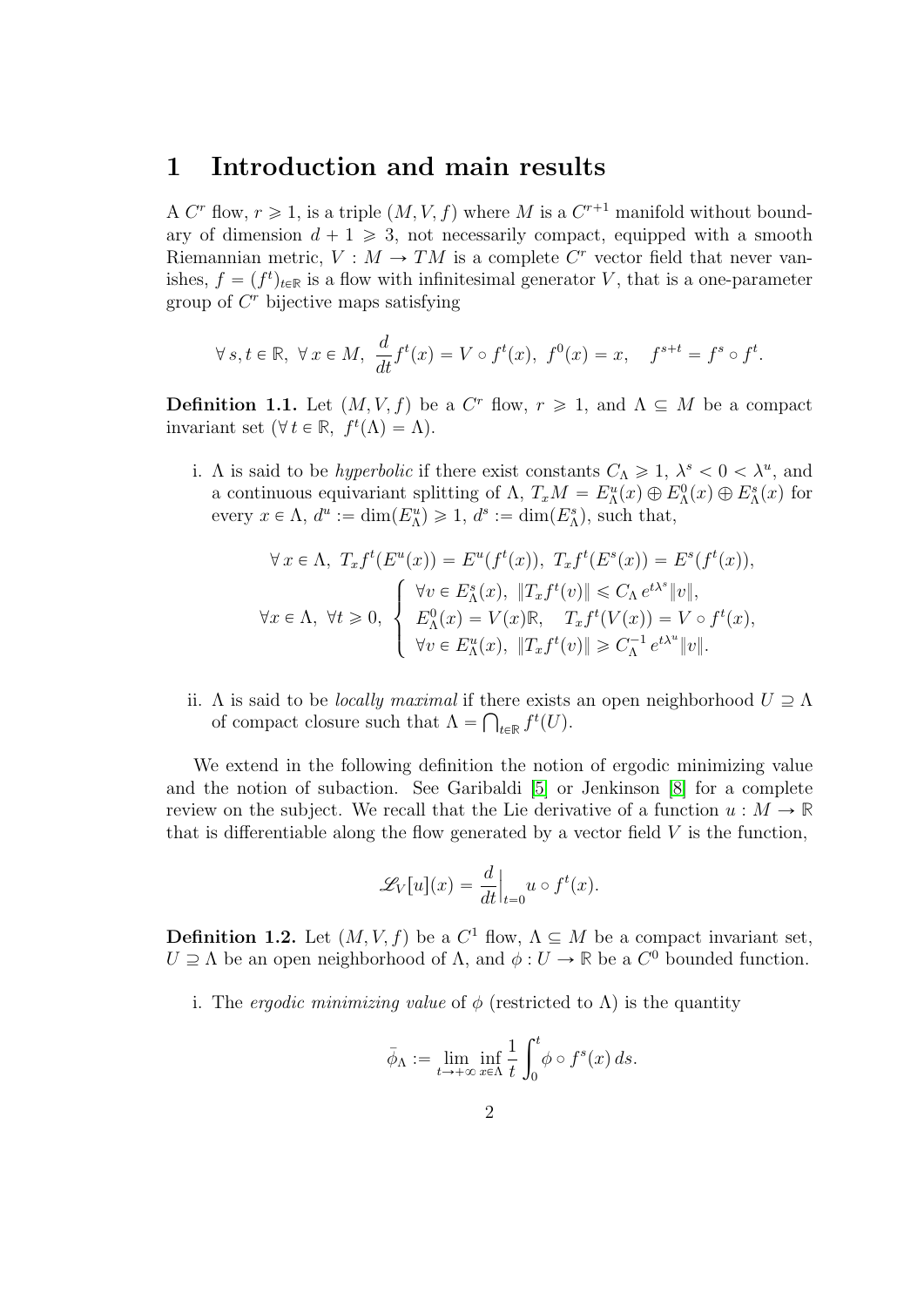<span id="page-2-0"></span>ii. A continuous function  $u: U \to \mathbb{R}$  is said to be a  $C^0$  *integrated subaction of*  $\phi$  on  $(U, \Lambda)$  if for every  $x \in U$  and  $t > 0$  such that  $\forall s \in [0, t], f^s(x) \in U$ ,

$$
u \circ f^t(x) - u(x) \leqslant \int_0^t (\phi \circ f^s(x) - \bar{\phi}_\Lambda) ds.
$$

iii. A continuous function  $u: U \to \mathbb{R}$  is said to be a  $C^0$  subaction of  $\phi$  on  $(U, \Lambda)$ if u is differentiable along the flow,  $\mathscr{L}_V[u]$  is  $C^0$ , and

$$
\forall x \in U, \ \phi(x) - \bar{\phi}_{\Lambda} \geq \mathcal{L}_V[u](x).
$$

Notice that, if we choose a fixed time of iteration  $\tau > 0$ , if we define a discrete map by  $F := f^{\tau}$  and an integrated observable by  $\Phi(x) := \int_0^{\tau} \phi \circ f^t(x) dt$ , if

$$
\bar{\Phi}_{\Lambda}:=\tau \bar{\phi}_{\Lambda}=\lim_{n\to+\infty}\frac{1}{n}\inf_{x\in\Lambda}\sum_{k=0}^{n-1}\Phi\circ F^k(x),
$$

an integrated subaction u for  $\phi$  with respect to the flow is also a subaction for  $\Phi$ (item ii of Definition 1.2 of [\[11\]](#page-30-1)) with respect to the map  $F$ 

$$
\forall x \in \Lambda, \ \Phi(x) - \bar{\Phi}_{\Lambda} \geq u \circ F(x) - u(x).
$$

Our main result is the following.

<span id="page-2-1"></span>**Theorem 1.3.** Let  $(M, V, f)$  be a  $C^1$  flow,  $\Lambda \subseteq M$  be a locally maximal hyperbolic compact connected invariant set. Then there exist an open neighborhood  $\Omega$  of  $\Lambda$ , a constant  $K_{\Lambda} > 0$ , such that, for every Lipschitz continuous function  $\phi : M \to \mathbb{R}$ , there exists  $u : \Omega \to \mathbb{R}$  on  $(\Omega, \Lambda)$  satisfying

- i. u is Lipschitz continuous,  $\text{Lip}(u) \leq K_{\Lambda} \text{Lip}(\phi)$ ,
- ii. u is differentiable along the flow,
- iii.  $\mathscr{L}_V[u]$  is Lipschitz continuous,  $\text{Lip}(\mathscr{L}_V[u]) \leq K_\Lambda \text{Lip}(\phi)$ ,
- iv.  $\forall x \in \Omega$ ,  $\phi(x) \overline{\phi}_{\Lambda} \geq \mathscr{L}_V[u](x)$ .

Proof. The proof readily follows from the Theorems [2.3](#page-5-0) and [3.3,](#page-18-0) and a smoothing technique using a regularizing operator. The proof is done at the end of section [3.](#page-17-0)  $\Box$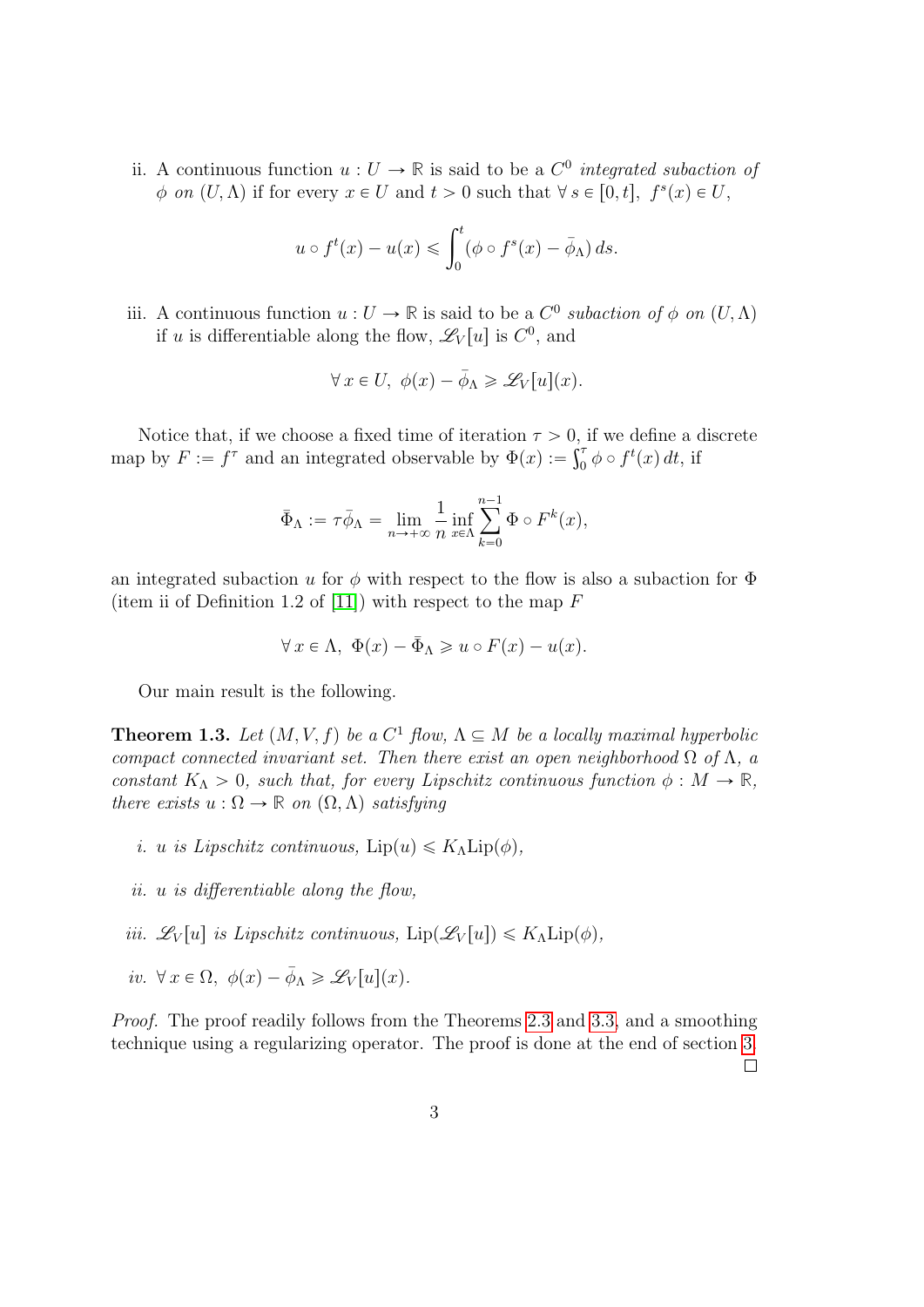The plan of the article is as follows. In section [2,](#page-3-0) we show that for locally maximal compact invariant set  $\Lambda$ , a Lipschitz continuous function satisfies a criterion that we call the "positive Livšic criterion". In section [3,](#page-17-0) we do not assume that  $\Lambda$ is hyperbolic. We show that any Lipschitz continuous function satisfying the positive Livšic criterion admits a Lipschitz continuous subaction. We introduce a new tool: the "continuous Lax-Oleinik semigroup". A fixed point of the Lax-Oleinik semigroup provides a Lipschitz continuous integrated subaction. We conclude the proof by using a regularizing operator.

The interest of splitting the proof in two distinct parts leads to the existence of a Lipschitz continuous subaction even in the case the flow is not uniformly hyperbolic, nor does it satisfy the shadowing lemma. The Lax-Oleinik semigroup gives an explicit construction of the subaction. Other proofs would use Schauder's fixed point theorem that is not explicit. Other kinds of lower regularity where proved in the past, in Lopes, Roasa, Ruggiero [\[9\]](#page-30-2), or in Lopes, Thieullen [\[10\]](#page-30-3). In both papers, the stable manifolds are used to construct the subaction and it is known that the stable manifolds is in general Hölder and not Lipschitz. Huang-Lian-Ma-Xu-Zhang [\[7\]](#page-30-4) obtained a Lipschitz continuous integrated subaction  $u_T$ :  $\Omega \rightarrow \mathbb{R}$ , for T sufficiently large in the sense

$$
\forall x \in \Omega, \int_0^T \phi \circ f^s(x) \, ds \geq u_T \circ f^T(x) - u_T(x) + T \overline{\phi}_{\Lambda}.
$$

There is no reason in their paper that  $u_T$  may be chosen independently of T. We show that  $u$  may be chosen independently of  $T$  and that the above inequality may be differentiated in T.

### <span id="page-3-0"></span>2 The continuous positive Livšic criterion

The *continuous positive Livšic criterion* bellow is a new concept similar to the no-tion of the discrete positive Livšic criterion introduced in Definition 3.2 of [\[11\]](#page-30-1). The fact that a Lipschitz function on a locally maximal compact invariant hyperbolic set satisfies the positive Livšic criterion is the key ingredient of the proof of the existence of a Lipschitz subaction (instead of a Hölder subaction as in  $[10]$ ). The proof of this criterion is strongly related to a new shadowing lemma in the continuous setting, to the fact that a pseudo orbit (defined in the continuous setting in Definition [2.6\)](#page-12-0) is shadowed by a true orbit.

The *weighted action of*  $\phi$  of weight  $C \geq 0$  over a continuous piecewise  $C^1$  path  $z : [0, T] \to M$  is the real number given by

$$
\mathscr{A}_{\phi,C}(z) := \int_0^T \left[ (\phi - \bar{\phi}_\Lambda) \circ z(s) + C \| V \circ z(s) - z'(s) \| \right] ds.
$$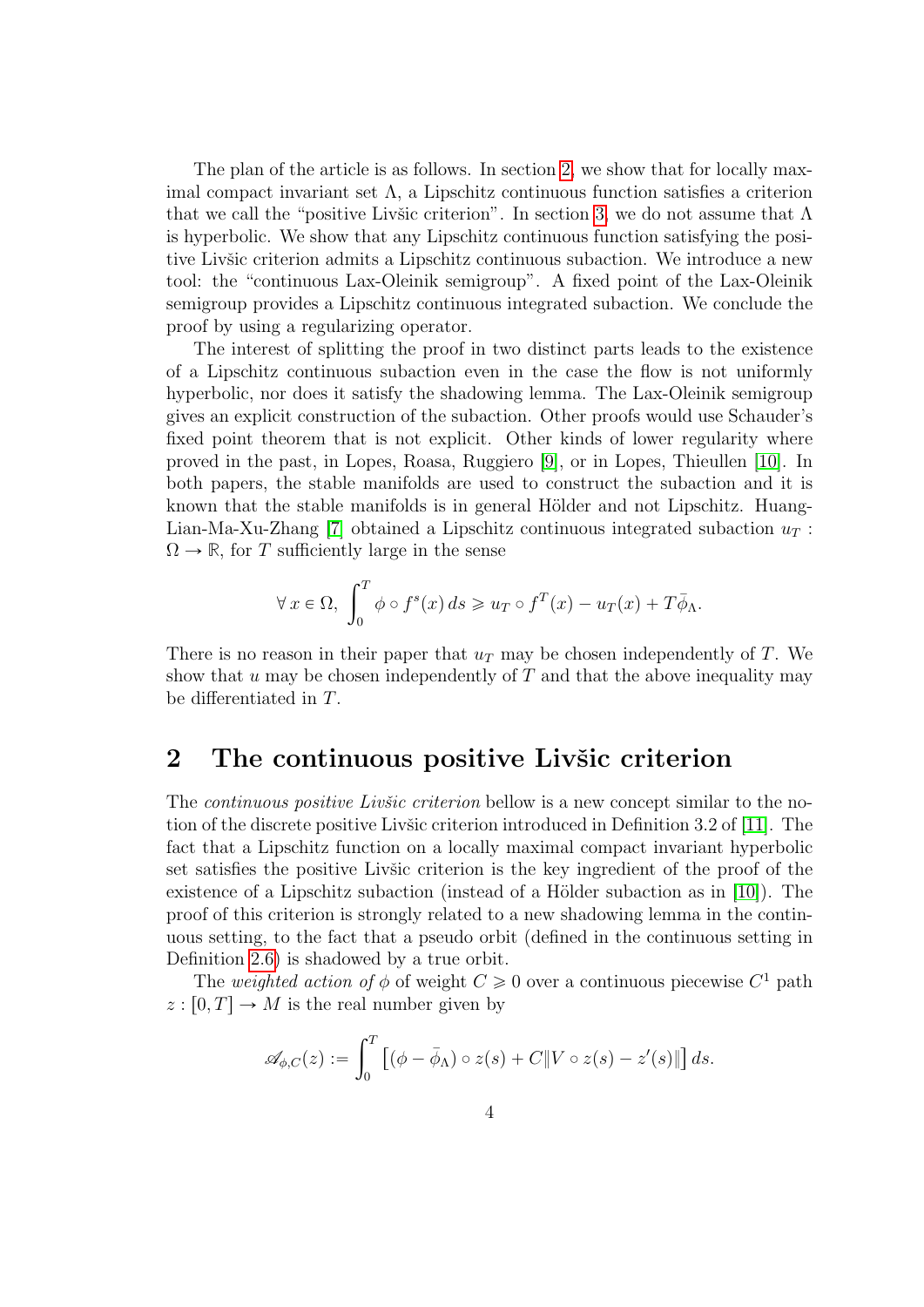Notice that the second term in the weighted action, taken to the square,  $L(x, v) = \frac{1}{2} ||V(x) - v||^2$ , is a standard way to embed the flow of a vector field V in a Lagrangian system.

<span id="page-4-1"></span>**Definition 2.1** (Continuous positive Livšic criterion). Let  $(M, V, f)$  be a  $C^1$  flow,  $Λ$  be a compact connected invariant set,  $Ω \supset Λ$  be an open neighborhood of  $Λ$ with compact closure, and  $C \ge 0$  be a non negative constant. Let  $\phi : \Omega \to \mathbb{R}$  be a  $C^0$  bounded function and  $\bar{\phi}_{\Lambda}$  be the ergodic minimizing value of  $\phi$  restricted to  $Λ.$  We say that φ satisfies the *positive Livšic criterion on*  $(Ω, Λ)$  with distortion constant C if

$$
\inf_{T>0} \inf_{z:[0,T]\to\Omega} \mathscr{A}_{\phi,C}(z) > -\infty,
$$

where the infimum is realized over the set of continuous piecewise  $C^1$  paths z:  $[0, T] \rightarrow \Omega$ .

The following lemma justifies the introduction of the positive Livšic criterion in the case there exists a  $C<sup>1</sup>$  subaction.

<span id="page-4-0"></span>**Lemma 2.2.** Let  $(M, V, f)$  be a  $C^1$  flow and  $\phi : M \to \mathbb{R}$  be a  $C^0$  bounded function. Assume there exists a  $C^1$  function  $u : M \to \mathbb{R}$  such that  $\phi - \bar{\phi}_\Lambda \geq \mathscr{L}_V[u]$ . Then for every piecewise  $C^1$  continuous path  $z : [0, T] \to M$ 

$$
\mathscr{A}_{\phi,C}(z) \geq -2 \inf_{c \in \mathbb{R}} \|u - c\|_{\infty},
$$

with  $C := ||du||_{\infty}$ .

*Proof.* For any  $C<sup>1</sup>$  function u, the Lie derivative admits the equivalent form

$$
\mathscr{L}_V[u](x) = du(x) \cdot V(x).
$$

Then

$$
\int_0^T \left( \phi \circ z(s) - \bar{\phi}_{\Lambda} + \|du\|_{\infty} \|V \circ z(s) - z'(s)\| \right) ds
$$
  
\n
$$
\geq \int_0^T \left( du \circ z \cdot V \circ z + \|du\|_{\infty} \|V \circ z - z'\| \right) ds
$$
  
\n
$$
= \int_0^T \left( du \circ z \cdot (V \circ z - z') + \|du\|_{\infty} \|V \circ z - z'\| \right) ds + \int_0^T du \circ z \cdot z' ds
$$
  
\n
$$
\geq \int_0^T du \circ z \cdot z' ds = u \circ z(T) - u \circ z(0) \geq -2\|u\|_{\infty}.
$$

The following theorem shows that the conclusions of Lemma [2.2](#page-4-0) are still valid without the assumption of the existence of a  $C^1$  subaction.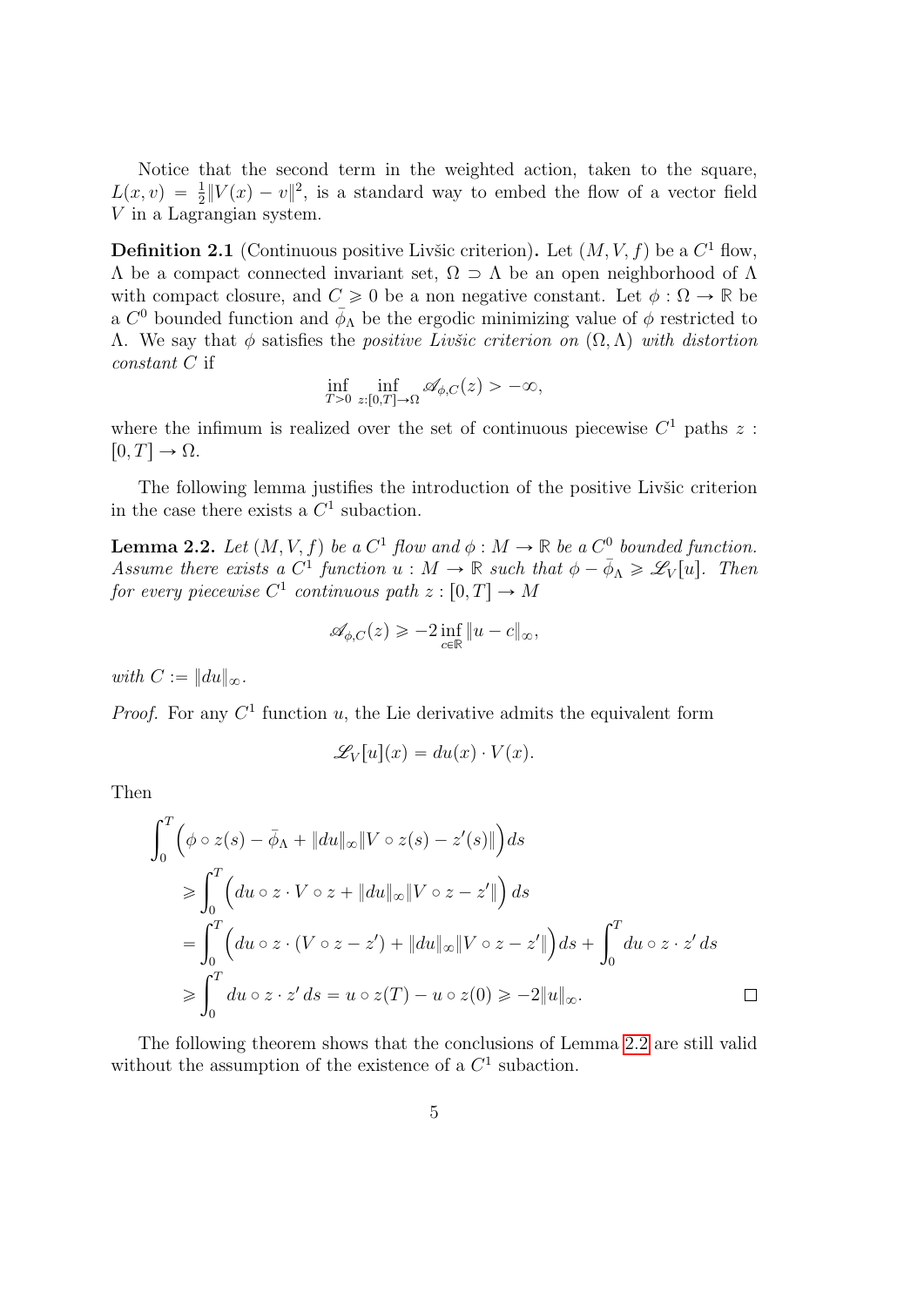<span id="page-5-0"></span>**Theorem 2.3.** Let  $(M, V, f)$  be a  $C^1$  flow,  $\Lambda$  be a locally maximal hyperbolic compact connected invariant set as in Definition [1.1.](#page-1-1) Then there exist an open neighborhood  $\Omega$  of  $\Lambda$  of compact closure and constants  $C_{\Lambda} \geq 0$ ,  $\delta_{\Lambda} \geq 0$ , such that for every Lipschitz continuous  $\phi : \Omega \to \mathbb{R}$ , for every piecewise  $C^1$  continuous path  $z : [0, T] \to \Omega$ 

$$
\int_0^T \left[ (\phi - \bar{\phi}_\Lambda) \circ z(s) + C_\Lambda \text{Lip}(\phi) \| V \circ z(s) - z'(s) \| \right] ds \geq -\delta_\Lambda \text{Lip}(\phi).
$$

The constant  $C_{\Lambda}$  depends only on the hyperbolicity of  $\Lambda$ ; it has the explicit formula given by the equation [\(2.1\)](#page-16-0). The heart of the proof of Theorem [2.3](#page-5-0) consists in writing the action  $\mathscr{A}_{\phi,C}(z)$  as a Birkhoff sum of weighted actions under the dynamics of a sequence of Poincar´e return maps and apply the improved Anosov shadowing Lemma in local charts, Theorem 2.3 in [\[11\]](#page-30-1).

We choose once for all a family of adapted local flow boxes  $\Gamma_{\Lambda}$  as in Defi-nition [A.2.](#page-27-0) We recall that for every  $x \in \Lambda$  the local flow box at x is denoted  $\gamma_x : (-2\tau, 2\tau) \times B_x(\rho) \to M$  where  $B_x(\rho) \subset \mathbb{R}^d$  and  $\mathbb{R}^d$  is equipped with the adapted local norm  $\|\cdot\|_x$ .

<span id="page-5-1"></span>**Definition 2.4.** For every  $\epsilon < \frac{1}{2}$  $\frac{1}{2}\tau$ , a *local trap box of size*  $(\tau, \epsilon)$  located at some  $x \in \Lambda$  is the open set

$$
D_x(\tau, \epsilon) = \gamma_x(\tilde{D}_x(\tau, \epsilon))
$$
 where  $\tilde{D}_x(\tau, \epsilon) := (-2\epsilon, \tau) \times B_x(2\epsilon)$ 

equipped with the norm  $||(r, u)||_x = \max(|r|, ||u||_x)$ . A local ball of size  $\epsilon$  is the set

$$
U_x(\epsilon) := \gamma_x((-\epsilon, \epsilon) \times B_x(\epsilon)).
$$

We choose  $\epsilon$  small enough so that, if  $y \in \Lambda$  and is close to  $\gamma_x((\tau - \epsilon, \tau + \epsilon) \times B_x(2\epsilon)),$ then  $(x, y)$  is Γ<sub>Λ</sub> forward admissible as in item [ix](#page-29-1) in Definition [A.2,](#page-27-0) that is

$$
\gamma_x((\tau - \epsilon, \tau + \epsilon) \times B_x(2\epsilon)) \cap U_y(\epsilon) \neq \varnothing \Rightarrow
$$
  

$$
y \in U_y(\epsilon) \subset \gamma_x((\tau - \rho, \tau + \rho) \times B_x(\rho)) \text{ and } f_{x,y}(0) \in B_y(\epsilon(\rho)).
$$

In particular, the local return time from  $\Sigma_x \cap U_x(\epsilon)$  to  $\Sigma_y$  belongs to the interval  $(\tau - 3\epsilon, \tau + 3\epsilon)$ . Let  $\partial^+ \tilde{D}_x(\tau, \epsilon) \sqcup \partial^- \tilde{D}_x(\tau, \epsilon)$  be the forward and backward boundary of  $D(\tau, \epsilon)$ ,

$$
\partial^+ \tilde{D}_x(\tau, \epsilon) := \{ \tau \} \times B_x(2\epsilon),
$$
  

$$
\partial^- \tilde{D}_x(\tau, \epsilon) := \{ -2\epsilon \} \times \overline{B_x(2\epsilon)} \cup [-2\epsilon, \tau] \times \partial B_x(2\epsilon),
$$
  

$$
\partial^{\pm} D_x(\tau, \epsilon) := \gamma_x(\partial^{\pm} \tilde{D}_x(\tau, \epsilon)).
$$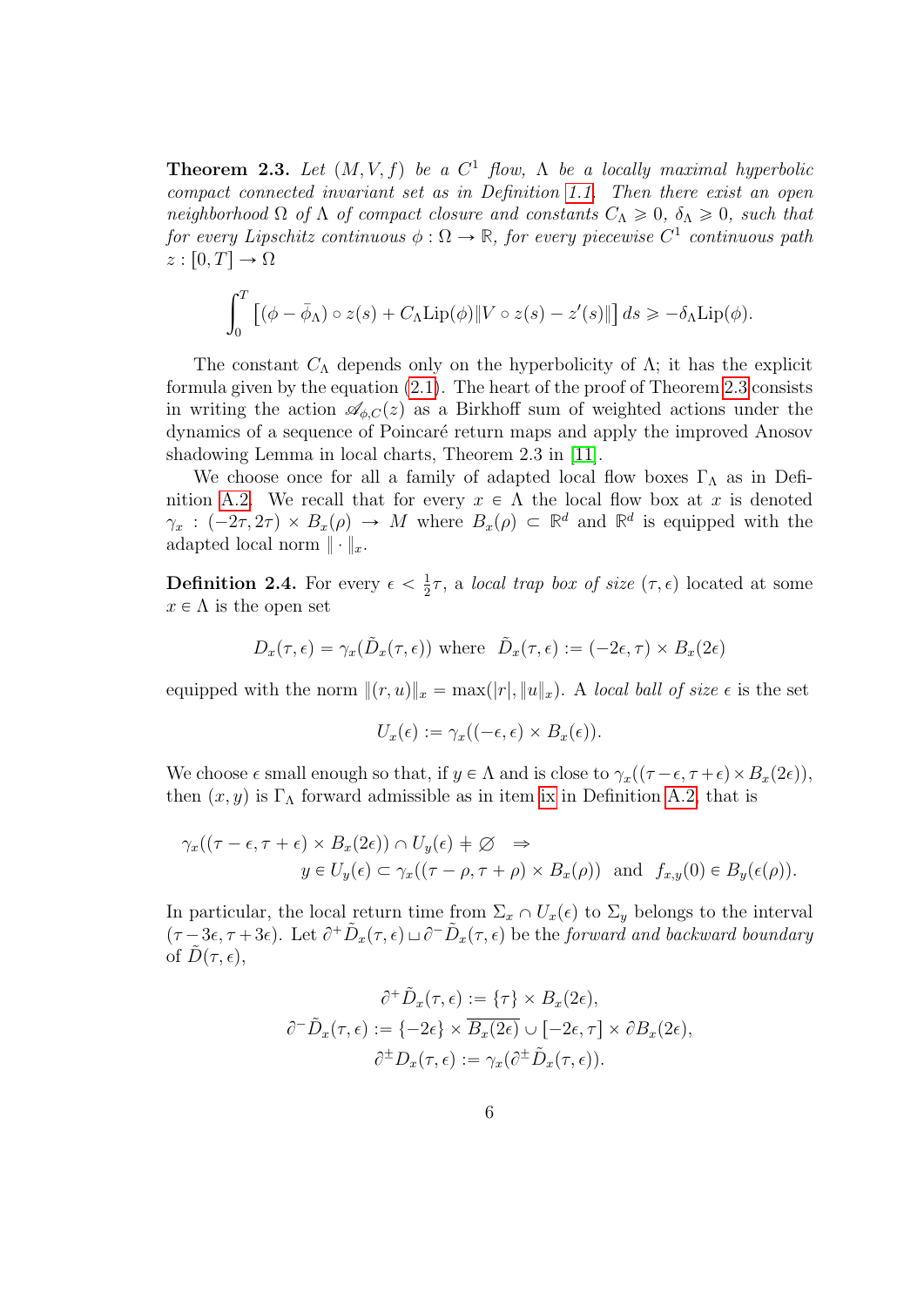We choose once for all a finite subset  $X_{\Gamma} \subset \Lambda$  such that  $\Lambda \subset \bigcup_{x \in X_{\Gamma}} U_x(\epsilon)$  and  $\epsilon_{AS} < \epsilon$  small enough so that

$$
\Omega_{AS} := \{ x \in M : d(x, \Lambda) < \epsilon_{AS} \} \subset \bigcup_{x \in X_{\Gamma}} U_x(\epsilon) \subset U,
$$

where U is the open set that defines the locally maximal set  $\Lambda$  as in Definition [1.1.](#page-1-1) Let

$$
\operatorname{Lip}(\Gamma_{\Lambda}) := \sup_{x \in \Lambda} \left( \operatorname{Lip}_x(\gamma_x), \operatorname{Lip}(\gamma_x^{-1}) \right).
$$

We now consider a continuous piecewise  $C^1$  path  $z : [0, T] \to M$  whose image lies in some  $\Omega_{AS} \cap D_x(\tau, \epsilon)$ ,  $x \in X_\Gamma$ . We assume that the path z starts close to x,

$$
z(0) \in U_x(\epsilon).
$$

We denote by  $\tilde{z} := \gamma_x^{-1} \circ z$  the pull backward of z by  $\gamma_x$  and discuss three cases.

• The pseudo orbit case: the path z exits at the forward boundary

$$
z(T) \in \partial^+ D_x(\tau, \epsilon).
$$

• The escaped orbit case: the path exits at the backward boundary

$$
z(T) \in \partial^{-} D_{x}(\tau, \epsilon).
$$

• The trapped orbit case: the path stays inside  $D_x(\tau, \epsilon)$ .

In the first case, we assume that there exists  $y \in \Lambda$  such that

$$
z(T) \in U_y(\epsilon).
$$

In that case  $(x, y)$  is Γ<sub>Λ</sub> forward admissible, the local return time is well defined

$$
\tilde{\tau}_{x,y}: B_x(\rho) \to (0, 2\tau).
$$

The box coordinates (defined in different charts) of the two endpoints  $z(0)$  and  $z(T)$  are well defined

$$
z(0) = \gamma_x(\tilde{r}_x, \tilde{q}_x), \quad z(T) = \gamma_y(\tilde{r}_y, \tilde{q}_y).
$$

The local Poincaré return map is also well defined

$$
f_{x,y}(q) = \gamma_{y,0}^{-1} \circ f^{\tilde{\tau}_{x,y}(q)} \circ \gamma_{x,0}(q) : B_x(\rho) \to B(1).
$$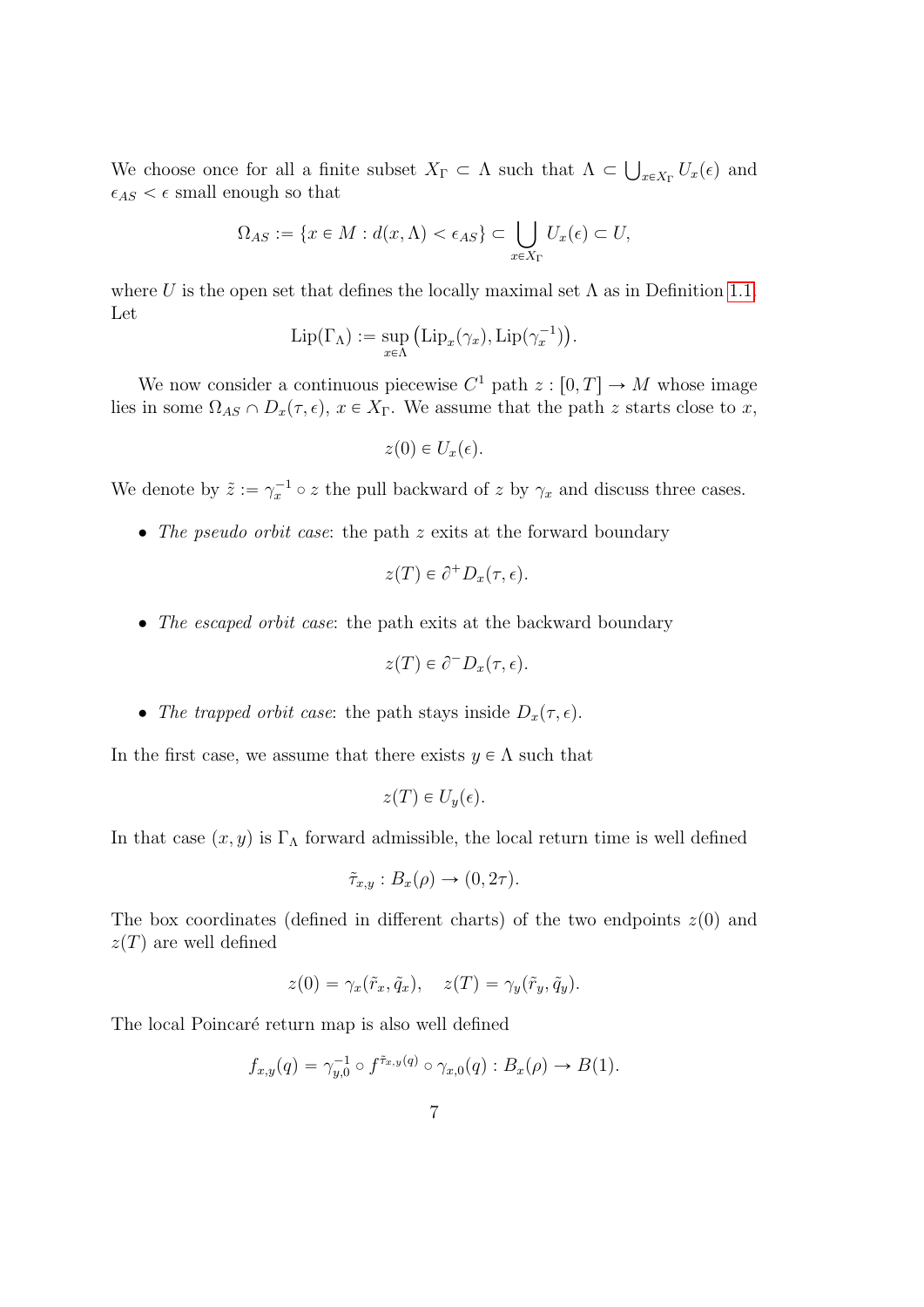

<span id="page-7-0"></span>Figure 1: A trap box of size  $(\tau, \epsilon)$ . The drawing corresponds to the case where the path  $s \mapsto \tilde{z}(s)$  exits at the forward boundary  $\tilde{\partial}^+\tilde{D}_x(\tau,\epsilon)$ . The two shaded regions correspond to  $\epsilon$ -neighborhoods in M at  $x, y \in \Lambda$  of  $z(0) \in U_x(\epsilon)$  and  $z(T) \in U_y(\epsilon)$ .  $\tilde{\Sigma}_x = \{0\} \times B(1)$  and  $\tilde{\Sigma}_y = \gamma_x^{-1}(\Sigma_y)$  are the local Poincaré sections observed in the flow box  $\tilde{D}_x(\tau, \epsilon)$ .

In the second and third cases we don't need to assume the existence of a point  $y \in \Lambda$  and to define a local return time. See Figure [1](#page-7-0) for a schematic description of the trap box  $D_x(\tau, \epsilon)$ .

The following lemma is crucial and gives a lower bound of  $\mathscr{A}_{\phi,C}(z)$  in the three cases. The constant  $\mathscr{A}_{*}$  is set arbitrarily in the lemma but will be defined later in Lemma [2.10.](#page-16-1) A large value of  $\mathscr{A}_{*}$  forces  $C_{2}$  to be large. In the pseudo-periodic case, we bound from below the weighted action of the path  $z$  by an integrated weighted action between two Poincaré sections up to a coboundary.

<span id="page-7-2"></span>**Lemma 2.5.** Let  $x \in \Lambda$ ,  $D_x(\tau, \epsilon)$  be a trap box as defined in Definition [2.4,](#page-5-1)  $T > 0$ , and  $z : [0, T] \to \Omega_{AS} \cap D_x(\tau, \epsilon)$  be a continuous piecewise-C<sup>1</sup> path. Let

$$
C_1 := 6(1+\tau)\text{Lip}(\phi)\text{Lip}(\Gamma_{\Lambda})^2(1+\text{diam}(\Omega_{AS})),
$$
  

$$
\mathscr{A}_* \geq 8\tau(1+\tau)\text{Lip}(\phi)\text{Lip}(\Gamma_{\Lambda})(1+\text{diam}(\Omega_{AS})),
$$
  

$$
C_2(\epsilon, \mathscr{A}_*) := \max\left(32\frac{\tau}{\epsilon}(1+\tau)\text{Lip}(\phi)\text{Lip}(\Gamma_{\Lambda})^2(1+\text{diam}(\Omega_{AS})), 4\frac{\mathscr{A}_*}{\epsilon}\text{Lip}(\Gamma_{\Lambda})\right).
$$

<span id="page-7-1"></span>We have

i. Assume z is a pseudo orbit:  $z(0) \in U_x(\epsilon)$  and  $\tilde{z}(T) \in \partial^+ \tilde{D}_x(\tau, \epsilon)$ . Define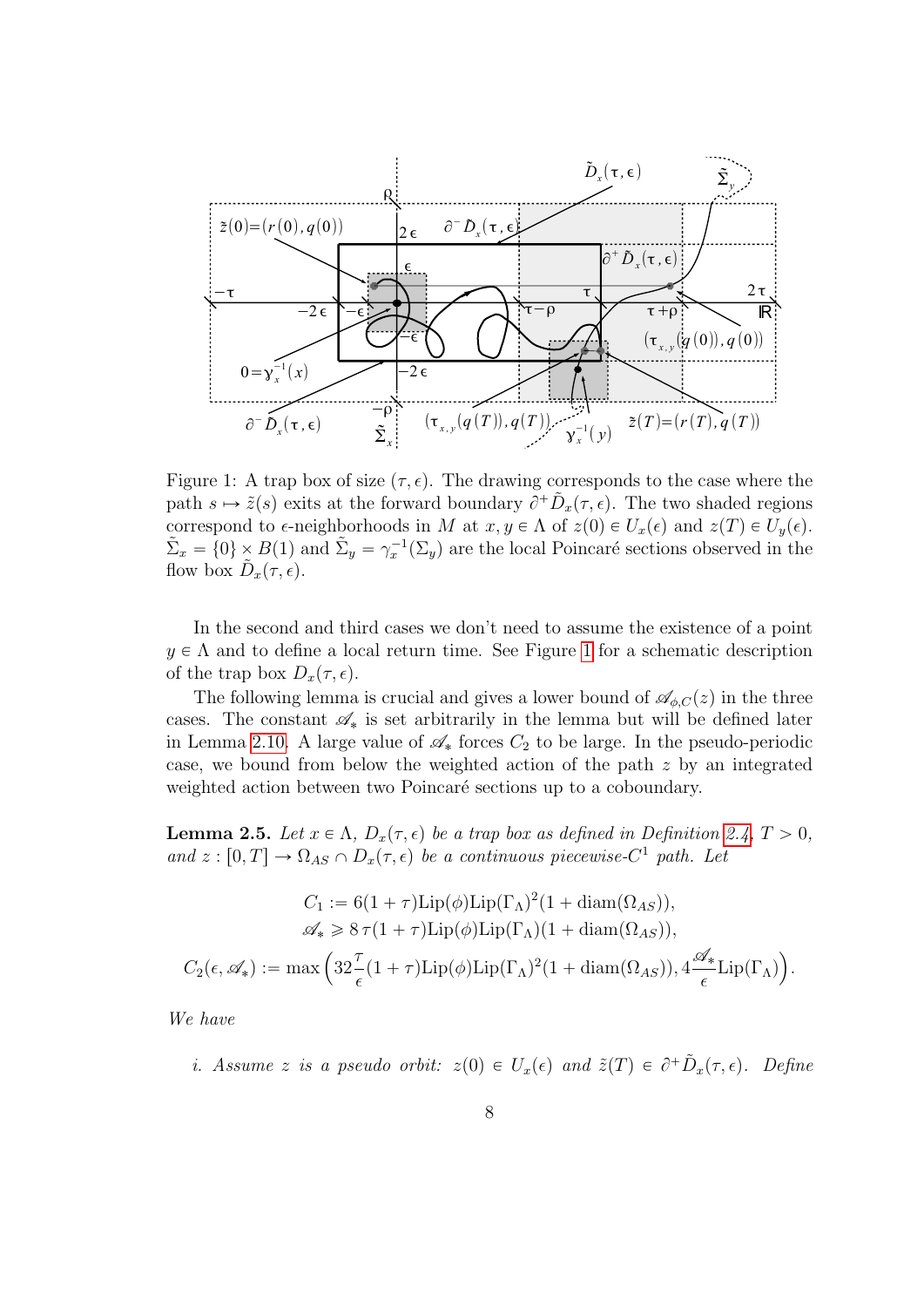$$
(\tilde{r}_x, \tilde{q}_x) = \gamma_x^{-1}(z(0)), \ (\tilde{r}_y, \tilde{q}_y) = \gamma_y^{-1}(z(T)), \ and \ choose \ C \geq C_1. \ Then
$$
  

$$
\mathscr{A}_{\phi, C}(z) \geq \Phi_{x,y} + \Psi_y - \Psi_x + \frac{C}{\sqrt{8} \operatorname{Lip}(\Gamma_\Lambda)^3} \|f_{x,y}(\tilde{q}_x) - \tilde{q}_y\|_y,
$$
  
where 
$$
\Phi_{x,y} := \int_0^{\tilde{r}_{x,y}(\tilde{q}_x)} (\phi - \bar{\phi}_\Lambda) \circ f^{s - \tilde{r}_x} \circ z(0) \, ds \quad \text{and}
$$
  

$$
\Psi_x := \int_0^{\tilde{r}_x} (\phi - \bar{\phi}_\Lambda) \circ f^{s - \tilde{r}_x}(z(0)) \, ds, \quad \Psi_y := \int_0^{\tilde{r}_y} (\phi - \bar{\phi}_\Lambda) \circ f^{s - \tilde{r}_y}(z(T)) \, ds.
$$

The quantity  $\Phi_{x,y}$  plays the role of an integrated weighted action between two Poincaré sections, and the quantity  $\Psi_y - \Psi_x$  plays the role of a coboundary.

<span id="page-8-1"></span>ii. Assume z is an escaped orbit:  $z(0) \in U_x(\epsilon)$ ,  $\tilde{z}(T) \in \partial^-\tilde{D}_x(\tau,\epsilon)$ , and  $C \geq$  $C_2(\epsilon, \mathscr{A}_*)$ , then

$$
\mathscr{A}_{\phi,C}(z) \geqslant \mathscr{A}_*.
$$

<span id="page-8-0"></span>iii. Assume z is a trapped orbit and  $C \geq C_1$ , then

$$
\mathscr{A}_{\phi,C}(z) \geqslant -8\,\tau(1+\tau)\mathrm{Lip}(\phi)\mathrm{Lip}(\Gamma_\Lambda)(1+\mathrm{diam}(\Omega_{AS})).
$$

*Proof.* Let  $\tilde{z}(s) = \gamma_x^{-1} \circ z(s) = (r(s), q(s))$  be the local coordinates of  $\tilde{z}(s)$  for every  $s \in [0, T]$ . Define the reduced observable

$$
\tilde{\psi} := (\phi - \bar{\phi}_{\Lambda}) \circ \gamma_x : \tilde{D}_x(\tau, \epsilon) \to \mathbb{R}.
$$

Both  $\|\tilde{\psi}\|_{\infty}$  and  $\mathrm{Lip}_x(\tilde{\psi})$  are bounded from above by  $\mathrm{Lip}(\phi)\mathrm{Lip}(\Gamma_{\Lambda})(1+\mathrm{diam}(\Omega_{AS}))$ .

As  $\tilde{\psi} = (\phi - \bar{\phi}_\Lambda) \circ \gamma_x$  is Lipschitz continuous, it is differentiable almost everywhere, with a derivative in the distribution sense in  $L^{\infty}(\tilde{D}_x(\tau, \epsilon)).$ 

Part 1. Assume  $\tilde{z}(T) \in \partial^+ \tilde{D}_x(\tau, \epsilon)$ . Define an antiderivative of  $\tilde{\psi}(\cdot, u)$  for u fixed by

$$
\forall t \in (-2\epsilon, 2\tau), \ \forall u \in B(2\epsilon), \ F(t, u) := -\int_t^{\tilde{\tau}_{x,y}(u)} \tilde{\psi}(s, u) \, ds.
$$

For every  $t \in [-\tau, 2\tau]$  and for almost everywhere  $u \in B_x(2\epsilon)$ 

$$
\frac{\partial F}{\partial t}(t,u) = \tilde{\psi}(t,u), \quad \frac{\partial F}{\partial u}(t,u) = -\nabla \tilde{\tau}_{x,y}(u)\tilde{\psi}(t,u) - \int_t^{\tilde{\tau}_{x,y}(u)} \frac{\partial \tilde{\psi}}{\partial u}(s,u) \, ds.
$$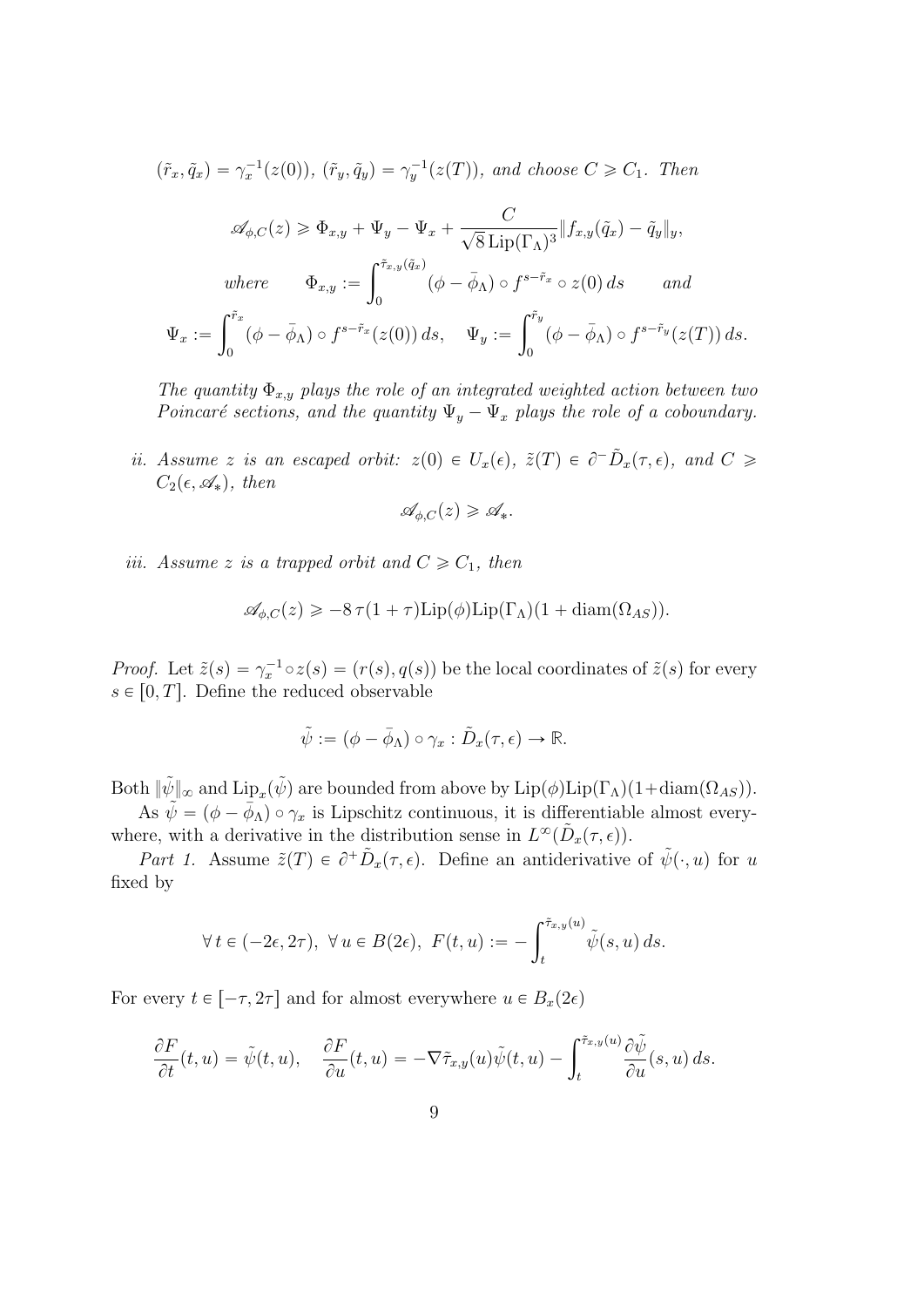Using the estimate  $\tilde{\tau}_{x,y} \leq 2\tau$ ,  $-\tau \leq t \leq 2\tau$  and  $\|\nabla \tilde{\tau}_{x,y}\|_{x} \leq 1$ 

$$
||DF||_{x} := \left\|\frac{\partial F}{\partial t}\right\|_{x} + \left\|\frac{\partial F}{\partial u}\right\|_{x}, \quad \left\|\frac{\partial F}{\partial u}\right\|_{x} := \sup_{(t,u)\in \tilde{D}(\tau,\epsilon)} \left\|\frac{\partial F}{\partial u}(t,u)\right\|_{x},
$$

$$
\left\|\frac{\partial F}{\partial t}\right\|_{x} \le ||\tilde{\psi}||_{\infty}, \quad \left\|\frac{\partial F}{\partial u}\right\|_{x} \le ||\tilde{\psi}||_{\infty} + 3\tau \left\|\frac{\partial \tilde{\psi}}{\partial u}\right\|_{x},
$$

$$
||DF||_{x} \le (2+3\tau)\text{Lip}(\phi)\text{Lip}(\Gamma_{\Lambda})(1+\text{diam}(\Omega_{AS}))
$$

$$
\le 3(1+\tau)\text{Lip}(\phi)\text{Lip}(\Gamma_{\Lambda})(1+\text{diam}(\Omega_{AS})) = \frac{C_{1}}{2\text{Lip}(\Gamma_{\Lambda})} \le \frac{C}{2\text{Lip}(\Gamma_{\Lambda})}.
$$

The key identity is to replace  $\tilde{\psi} \circ \tilde{z}$  by the derivative with respect to t of a function of the form  $F \circ \tilde{z}$ . We have

$$
\tilde{\psi}(r(s), q(s)) = \frac{\partial F}{\partial t}(\tilde{z}(s))
$$
\n
$$
= \frac{\partial F}{\partial t}(\tilde{z}(s))(1 - r'(s)) - \frac{\partial F}{\partial u}(\tilde{z}(s))q'(s) + \frac{d}{ds}(F(\tilde{z}(s))).
$$

Using Cauchy-Schwarz inequality one obtains,

$$
e_1 := (1,0), \quad \|e_1 - \tilde{z}'(s)\|^2 = (1 - r'(s))^2 + q'(s)^2,
$$

$$
\left|\frac{\partial F}{\partial t}(\tilde{z}(s))(1 - r'(s)) - \frac{\partial F}{\partial u}(\tilde{z}(s))q'(s)\right| \le \|DF\|_x \|e_1 - \tilde{z}'(s)\|_x,
$$

$$
\tilde{\psi}(\tilde{z}(s)) + \frac{C}{\text{Lip}(\Gamma_\Lambda)} \|e_1 - \tilde{z}'(s)\|_x \ge \frac{d}{ds} (F(\tilde{z}(s))) + \frac{C}{2\text{Lip}(\Gamma_\Lambda)} \|e_1 - \tilde{z}'(s)\|_x.
$$

Integrating over  $[0, T]$ , we have

$$
\int_0^T \|e_1 - \tilde{z}'(s)\|_{x} ds \ge \left\| \int_0^T (e_1 - \tilde{z}'(s)) ds \right\|_{x}
$$
  
=  $\left\| (T - r(T) + r(0), -q(T) + q(0)) \right\|_{x}$   
 $\ge \left\| q(T) - q(0) \right\|_{x}.$ 

Using  $\|\nabla \tilde{\tau}_{x,y}\|_{x} \leq 1$ , we have

$$
|\tilde{\tau}_{x,y}(q(T)) - \tilde{\tau}_{x,y}(q(0))| \leq \|q(T) - q(0)\|_{x},
$$
  

$$
\|q(T) - q(0)\|_{x} \geq \frac{1}{\sqrt{2}} \|(\tilde{\tau}_{x,y}(q(T)) - \tilde{\tau}_{x,y}(q(0)), q(T) - q(0))\|_{x}.
$$

By definition of  $(\tilde{r}_x, \tilde{q}_x)$  and  $(\tilde{r}_y, \tilde{q}_y)$ , by definition of the local Poincaré section and the local return time  $\tilde{\tau}_{x,y}$ , we have #

$$
\begin{cases}\n\gamma_y(0, f_{x,y}(\tilde{q}_x)) = \gamma_x(\tilde{\tau}_{x,y}(q(0)), q(0)), \\
\gamma_y(0, \tilde{q}_y) = \gamma_x(\tilde{\tau}_{x,y}(q(T)), q(T)) \in \Sigma_y.\n\end{cases}
$$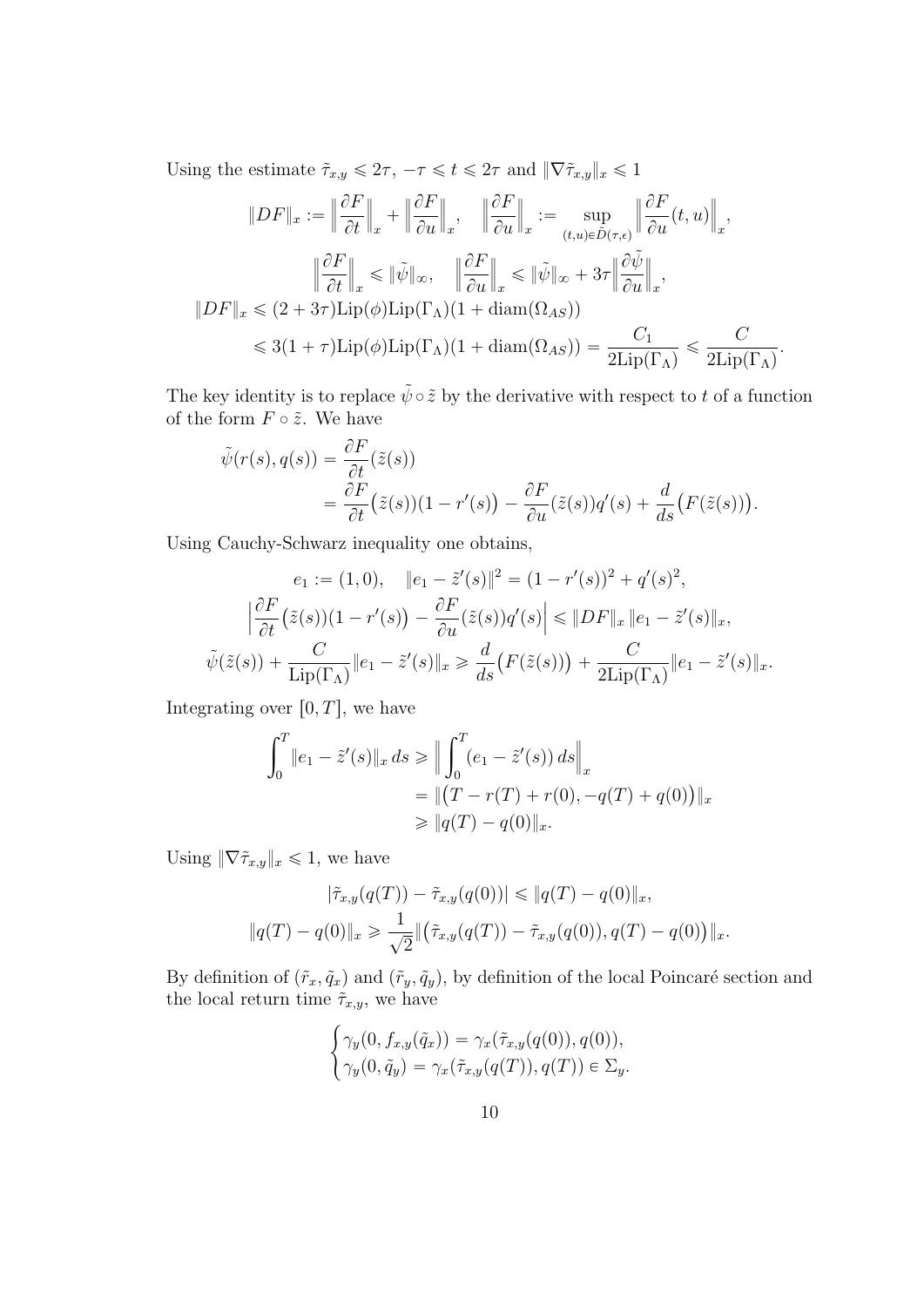Using the local conjugacy to the constant flow  $\boldsymbol{e}_1$  we have

$$
z(T) = \gamma_y(\tilde{r}_y, \tilde{q}_y) = f^{\tilde{r}_y} \circ \gamma_y(0, \tilde{q}_y)
$$
  
=  $f^{\tilde{r}_y} \circ \gamma_x(\tilde{\tau}_{x,y}(q(T)), q(T)) = \gamma_x(\tilde{r}_y + \tilde{\tau}_{x,y}(q(T)), q(T))$   
=  $\gamma_x(r(T), q(T)).$ 

Then  $r(T) = \tilde{r}_y + \tilde{\tau}_{x,y}(q(T)),$ 

$$
\begin{split}\n\|(\tilde{\tau}_{x,y}(q(T)) - \tilde{\tau}_{x,y}(q(0)), q(T) - q(0))\|_{x} &\geq \operatorname{Lip}(\Gamma_{\Lambda})^{-2} \|f_{x,y}(\tilde{q}_{x}) - \tilde{q}_{y}\|_{y}, \\
\|V \circ z(s) - z'(s)\| &\geq \operatorname{Lip}(\Gamma_{\Lambda})^{-1} \|e_{1} - \tilde{z}'(s)\|_{x}, \\
\mathcal{A}_{\phi,C}(z) &= \int_{0}^{T} \left(\tilde{\psi} \circ \tilde{z}(s) + C \|V \circ z(s) - z'(s)\|\right) ds \\
&\geq \int_{0}^{T} \left(\tilde{\psi} \circ \tilde{z}(s) + \frac{C}{\operatorname{Lip}(\Gamma_{\Lambda})} \|e_{1} - \tilde{z}'(s)\|_{x}\right) ds \\
&\geq \int_{0}^{T} \frac{d}{ds} \left(F(\tilde{z}(s))\right) ds + \frac{C}{2\operatorname{Lip}(\Gamma_{\Lambda})} \|q(T) - q(0)\|_{x} \\
&\geq F(\tilde{z}(T)) - F(\tilde{z}(0)) + \frac{C}{2\sqrt{2} \operatorname{Lip}(\Gamma_{\Lambda})^{3}} \|f_{x,y}(\tilde{q}_{x}) - \tilde{q}_{y}\|_{y}.\n\end{split}
$$

Using the identity  $\gamma_x(s + \tilde{\tau}_{x,y}(q(T)), q(T)) = \gamma_y(s, \tilde{q}_y)$ , we obtain

$$
F(\tilde{z}(0)) = -\int_{r(0)}^{\tilde{\tau}_{x,y}(q(0))} \tilde{\psi}(s, q(0)) ds
$$
  
\n
$$
= -\int_{0}^{\tilde{\tau}_{x,y}(\tilde{q}_{x})} \tilde{\psi}(s, \tilde{q}_{x}) ds + \int_{0}^{\tilde{r}_{x}} (\phi - \bar{\phi}_{\Lambda}) \circ \gamma_{x}(\tilde{r}_{x} - s, \tilde{q}_{x}) ds = -\Psi_{x,y} + \Psi_{x},
$$
  
\n
$$
= -\Phi_{x,y} + \int_{0}^{\tilde{r}_{x}} (\phi - \bar{\phi}_{\Lambda}) \circ f^{-s}(z(0)) ds
$$
  
\n
$$
F(\tilde{z}(T)) = -\int_{r(T)}^{\tilde{\tau}_{x,y}(q(T))} \tilde{\psi}(s, q(T)) ds = \int_{0}^{r(T) - \tilde{\tau}_{x,y}(q(T))} \tilde{\psi}(s + \tilde{\tau}_{x,y}(q(T)), q(T)) ds
$$
  
\n
$$
= \int_{0}^{\tilde{r}_{y}} (\phi - \bar{\phi}_{\Lambda}) \circ \gamma_{y}(s, \tilde{q}_{y})
$$
  
\n
$$
= \int_{0}^{\tilde{r}_{y}} (\phi - \bar{\phi}_{\Lambda}) \circ f^{-s}(z(T)) ds = \Psi_{y}.
$$

Part 2. Assume  $\tilde{z}(T) \in \partial^- \tilde{D}_x(\tau, \epsilon)$ . Define a different antiderivative of  $\tilde{\psi}(\cdot, u)$ by  $\mathbf{r}^t$ 

$$
\forall t \in (-2\epsilon, \tau), \ \forall u \in B(2\epsilon), \ F(t, u) := \int_0^t \tilde{\psi}(s, u) \, ds.
$$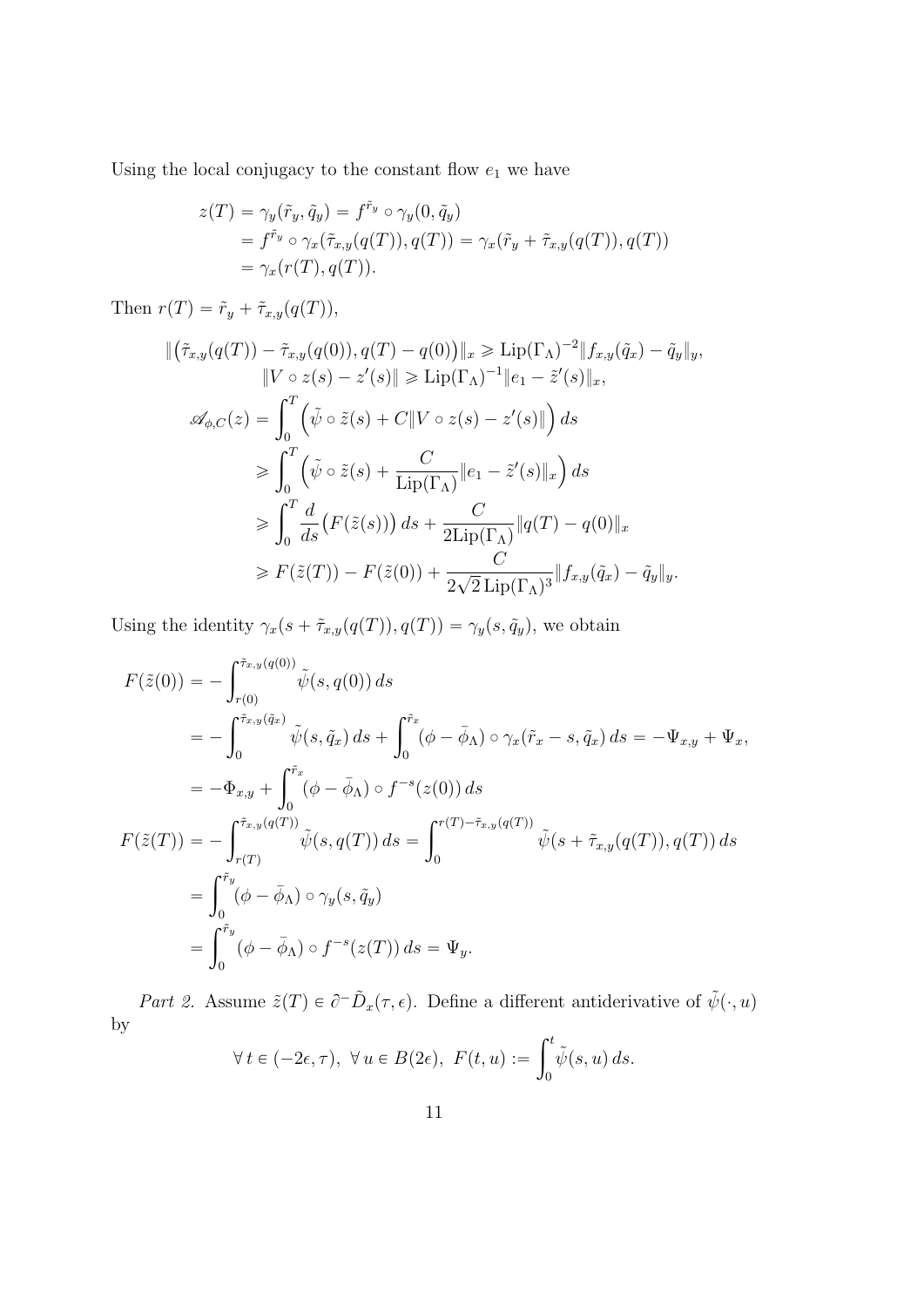Then as above we have almost everywhere

$$
\frac{\partial F}{\partial t}(t, u) = \tilde{\psi}(t, u), \quad \frac{\partial F}{\partial u}(t, u) = \int_0^t \frac{\partial \tilde{\psi}}{\partial u}(s, u) ds,
$$

$$
\left\| \frac{\partial F}{\partial t} \right\|_x \le \|\tilde{\psi}\|_{\infty}, \quad \left\| \frac{\partial F}{\partial u} \right\|_x \le 2\tau \left\| \frac{\partial \tilde{\psi}}{\partial u} \right\|_x,
$$

$$
\|DF\|_x \le (1 + 2\tau) \operatorname{Lip}(\phi) \operatorname{Lip}(\Gamma_\Lambda)(1 + \operatorname{diam}(\Omega_{AS}))
$$

$$
\le 2(1 + \tau) \operatorname{Lip}(\phi) \operatorname{Lip}(\Gamma_\Lambda)(1 + \operatorname{diam}(\Omega_{AS})) \le \frac{C}{2\operatorname{Lip}(\Gamma_\Lambda)}.
$$

Using the same estimate as before, we have

$$
\tilde{\psi}(r(s), q(s)) = \frac{\partial F}{\partial t}(\tilde{z}(s))
$$
\n
$$
= \frac{\partial F}{\partial t}(\tilde{z}(s))(1 - r'(s)) - \frac{\partial F}{\partial u}(\tilde{z}(s))q'(s) + \frac{d}{ds}(F(\tilde{z}(s))),
$$
\n
$$
\mathscr{A}_{\phi,C}(z) \ge F(\tilde{z}(T)) - F(\tilde{z}(0)) + \frac{C}{2\text{Lip}(\Gamma_{\Lambda})} \|(T - r(T) + r(0), -q(T) + q(0))\|_{x}.
$$

Either  $\tilde{z}(T) \in [-2\epsilon, \tau] \times \partial B(2\epsilon),$ `

$$
\|(T - r(T) + r(0), q(T) - q(0))\|_{x} \ge \|q(T) - q(0)\|_{x} \ge \epsilon,
$$

or  $\tilde{z}(T) \in \{-2\epsilon\} \times \overline{B(2\epsilon)}, r(T) = -2\epsilon,$ 

$$
\|(T - r(T) + r(0), q(T) - q(0))\|_{x} \ge |T - r(T) + r(0)| = (T + 2\epsilon - r(0)) \ge \epsilon.
$$

In both cases, using  $\epsilon < \frac{\tau}{2}$  $\frac{\tau}{2}$  and  $C \geqslant C_2(\epsilon, \mathscr{A}_*)$ , one obtains

$$
\|\tilde{z}(T) - \tilde{z}(0)\|_{x} \le \sqrt{(4\epsilon)^{2} + (3\tau)^{2}} \le 4\tau,
$$
  

$$
|F(\tilde{z}(T)) - F(\tilde{z}(0))| \le 8\tau(1+\tau)\operatorname{Lip}(\phi)\operatorname{Lip}(\Gamma_{\Lambda})(1 + \operatorname{diam}(\Omega_{AS})) \le \frac{C\epsilon}{4\operatorname{Lip}(\Gamma_{\Lambda})},
$$
  

$$
\mathscr{A}_{0}^{T}(z) \ge \frac{C\epsilon}{4\operatorname{Lip}(\Gamma_{\Lambda})} \ge \mathscr{A}_{*}.
$$

Part 3. In every cases, using the second antiderivative, we have

$$
\mathscr{A}_{\phi,C}(z) \ge F(\tilde{z}(T)) - F(\tilde{z}(0)) \ge -8\,\tau(1+\tau)\mathrm{Lip}(\phi)\mathrm{Lip}(\Gamma_{\Lambda})(1+\mathrm{diam}(\Omega_{AS})).
$$

We now prove the validity of the positive Livisc criterion (Definition  $2.1$ ) in the context of locally maximal compact hyperbolic invariant set. We first redefine the notion of pseudo orbit in the context of flows.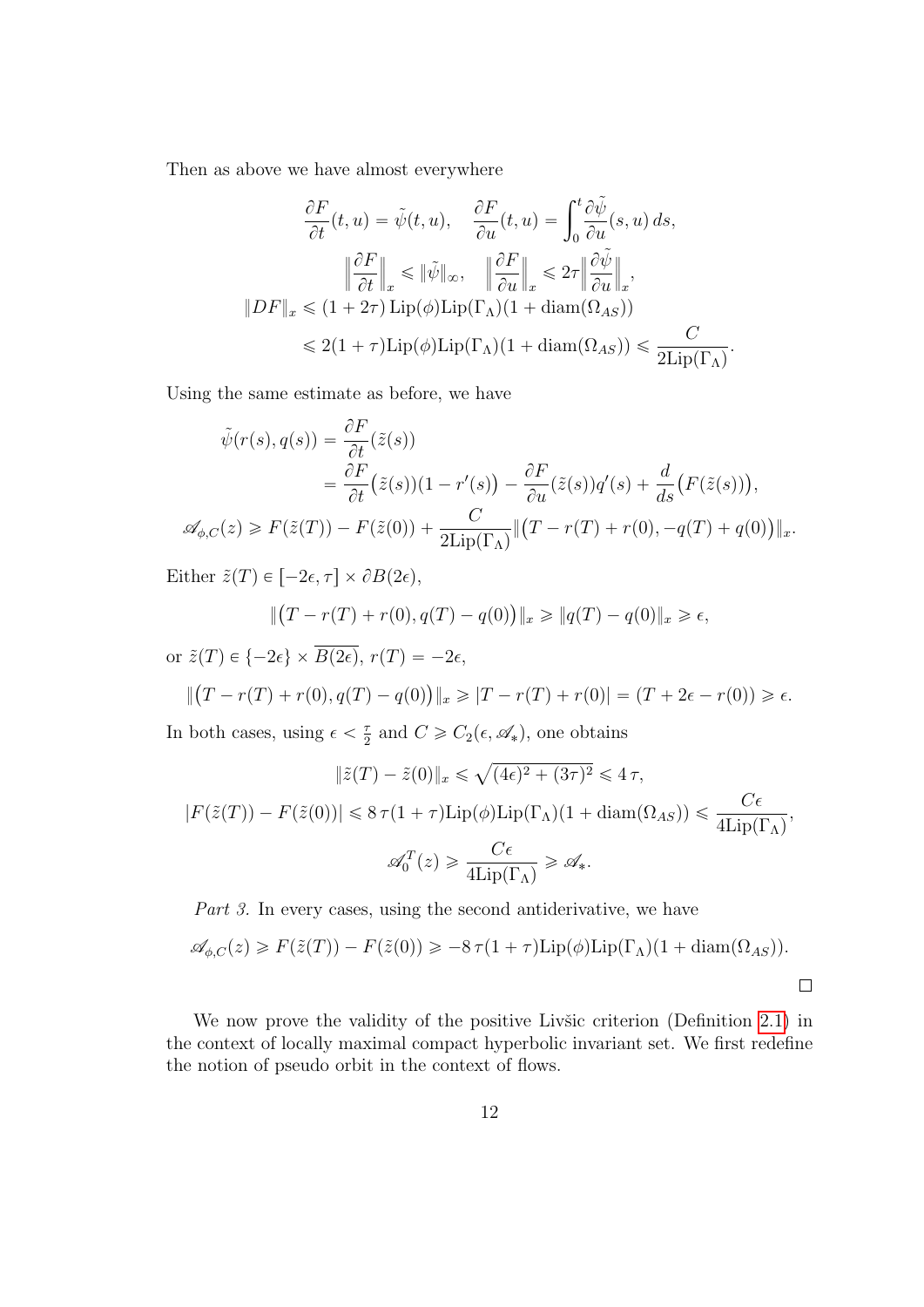<span id="page-12-0"></span>**Definition 2.6.** Let  $\Gamma_{\Lambda}$  be a family of adapted local flow boxes as defined in Definition [A.2,](#page-27-0)  $\epsilon < \frac{1}{2}$  $\frac{1}{2}\tau$ , and  $(D_x(\tau,\epsilon))_{x\in\Lambda}$ ,  $(U_x(\epsilon))_{x\in\Lambda}$  be respectively the family of local trap boxes of size  $(\tau, \epsilon)$  and local balls of size  $\epsilon$  as defined in Definition [2.4.](#page-5-1) Let  $X \subseteq \Lambda$  be a finite set, and  $\Omega \supseteq \Lambda$  be an open set such that  $\Omega \subseteq \cup_{x \in X}U_x(\epsilon)$ . A  $(X, \epsilon)$ -pseudo orbit is a continuous piecewise  $C^1$  path  $z : [0, T] \to \Omega$  such that there exist  $N \ge 1$ , points  $x_0, \ldots, x_N$  in X and an increasing sequence of times  $T_0 = 0 < T_1 < \cdots < T_N = T$  such that

i. 
$$
\forall i \in [0, N], z(T_i) \in U_{x_i}(\epsilon),
$$

ii. 
$$
\forall i \in [0, N-1], \forall t \in [T_i, T_{i+1}], z(t) \in D_{x_i}(\tau, \epsilon),
$$

iii.  $\forall i \in [0, N-1], z(T_{i+1}) \in \partial^+D_{x_i}(\tau, \epsilon).$ 

The times  $(T_i)_{i=0}^N$  are called *cutting times*, and the points  $(x_i)_{i=0}^N$  the *cutting points*. A periodic  $(X, \epsilon)$ -pseudo orbit satisfies in addition

iv.  $x_0 = x_N$ .

The following lemma is similar to Lemma 4.2 in [\[11\]](#page-30-1). We use essentially item [i](#page-7-1) of Lemma [2.5](#page-7-2) and the adapted Anosov shadowing lemma stated in Theorem 2.3 in [\[11\]](#page-30-1) that we recall bellow. The proof consists in writing the weighted action  $\mathscr{A}_{\phi,C}(z)$  of a pseudo orbit  $z : [0, T] \to \Omega$  as a sum modulo a coboundary  $\Psi_{i+1} - \Psi_i$ of weighted actions  $\Phi_i(\tau_i, q_i)$  of true orbits  $t \in [0, \tau_i] \mapsto f^t(z_i) \in \Omega$  between two Poincaré sections  $\Sigma_{x_i}, \Sigma_{x_{i+1}}$  at successive cutting points  $x_i$ . The point  $z_i = \gamma_{x_i}(0, q_i)$ is a local projection of  $z(T_i)$  onto  $\Sigma_{x_i}$ . The time  $\tau_i = \tau_{x_i, x_{i+1}}(q_i)$  is the return time of  $z_i$  onto  $\Sigma_{x_{i+1}}$ . The term  $C||V \circ z - z'||$  is replaced by  $\tilde{C}_1||f^{\tau_i}(z_i) - z_{i+1}||$  for some constant  $\tilde{C}_1$ . We then use the adapted Anosov shadowing lemma to show the existence of a periodic orbit  $(p_i)_{i=0}^N$  for the family of return maps  $(f_{x_i,x_{i+1}})_{i=0}^{N-1}$  that shadows the pseudo orbit  $(q_i)_{i=0}^N$ . We denote  $\hat{z}_i = \gamma_{x_i}(0, p_i)$  and  $\hat{\tau}_i = \tau_{x_i, x_{i+1}}(p_i)$ . The concatenation of the orbits  $t \in [0, \hat{\tau}_i] \mapsto f^t(\hat{z}_i) \in U$  gives a true periodic orbit and by definition of the ergodic minimizing value  $\bar{\phi}_{\Lambda}$ , the weighted action of  $\phi$ along that periodic orbit is non negative. Replacing  $(q_i)_{i=0}^N$  by  $(p_i)_{i=0}^N$  introduces an error  $\tilde{C}_2 || f^{\tau_i}(z_i) - z_{i+1} ||$  that is eliminated provided we choose  $\tilde{C}_1 \geq \tilde{C}_2$ . The coboundary plays no role except at the two endpoints and we can bound from below  $\mathscr{A}_{\phi,C}(z)$  independently of the periodic pseudo-orbit z.

We recall the statement of Theorem 2.3 in  $[11]$  for pseudo-orbits of Poincaré sections.

<span id="page-12-1"></span>**Lemma 2.7** (Adapted Anosov shadowing lemma, [\[11\]](#page-30-1)). Let  $\Gamma_{\Lambda}$  be a family of adapted local flow boxes,  $X \subseteq \Lambda$  be a finite set,  $(x_i)_{i=0}^N$  be a periodic sequence,  $x_N = x_0$ , of points of  $\Gamma_{\Lambda}$  so that all the couples  $(x_{i-1}, x_i)$  are forward admissible as in item [ix](#page-29-1) in Definition [A.2.](#page-27-0) Let  $B_i(\rho) = B_{x_i}(\rho)$  be the local balls and  $f_i =$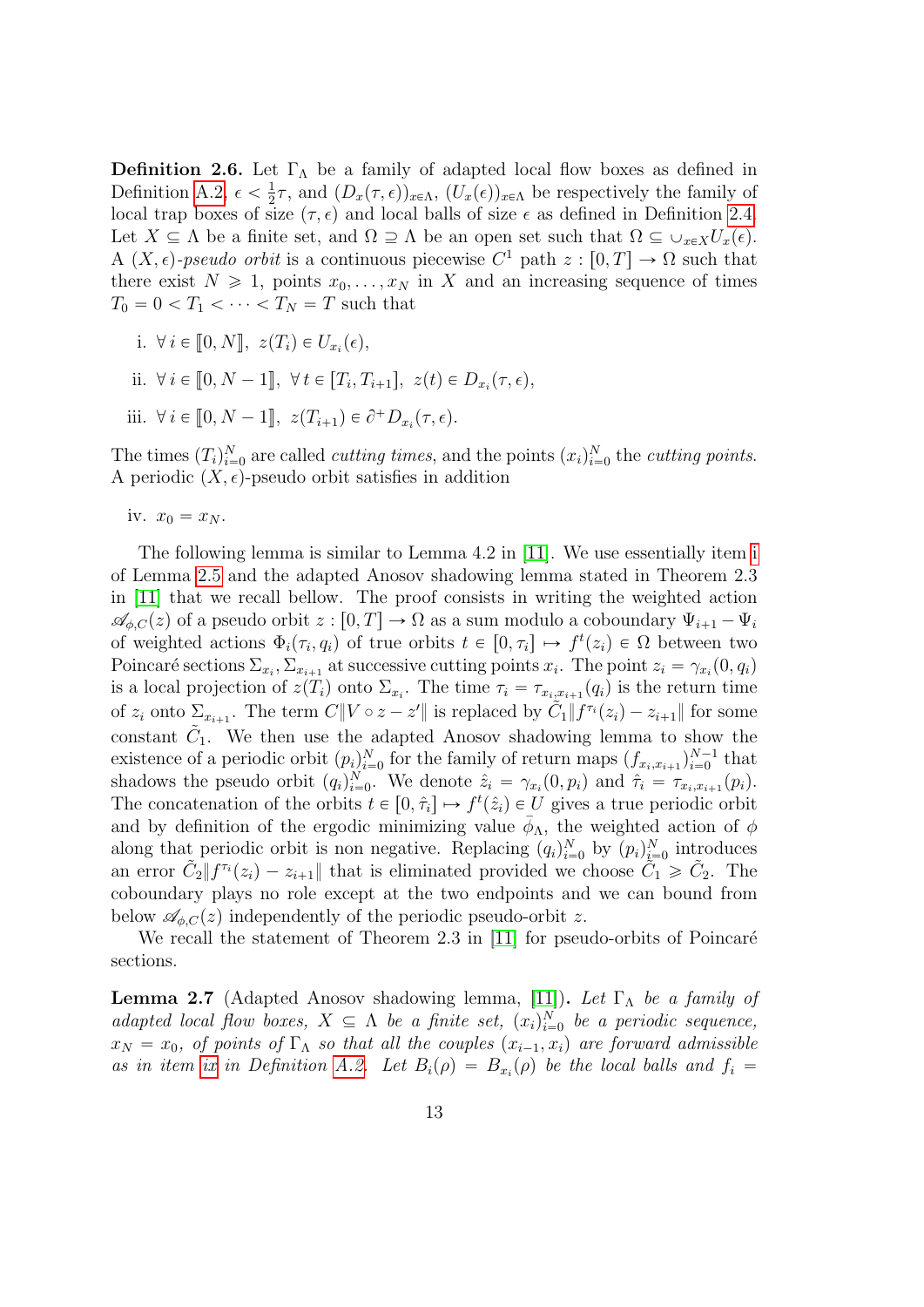$f_{x_i,x_{i+1}}: B_i(\rho) \to B_{i+1}(1)$  be the local Poincaré map. Then there exists a constant  $K_{\Gamma} \geq 1$  such that, for every periodic pseudo orbits  $(q_i)_{i=0}^N$  in the sense

 $\forall i \in [0, N - 1], q_i, q_{i+1} \in B_i(\rho/2), f_i(q_i) \in B_{i+1}(\rho/2),$ 

there exists a periodic orbit  $(p_i)_{i=0}^N$ ,  $p_N = p_0$  and  $\forall i \in [0, N-1]$ ,  $f_i(p_i) = p_{i+1}$ , satisfying

$$
\sum_{i=1}^{N-1} \|q_i - p_i\|_i \leqslant K_\Gamma \sum_{i=0}^{N-1} \|f_i(q_i) - q_{i+1}\|_{i+1}.
$$

The proof of Theorem [2.3](#page-5-0) is a consequence of the following three lemmas. In the first lemma we bound from bellow the weighted action  $\mathscr{A}_{\phi,C}(z)$  of a periodic pseudo orbit.

<span id="page-13-0"></span>**Lemma 2.8.** Let  $(\tau, \epsilon) \in \mathbb{R}^2_+$ ,  $X_{\Gamma} \subset \Lambda$ ,  $\epsilon_{AS} < \epsilon$ ,  $T > 0$ , and  $\Omega_{AS} \subset$  $\int_{x \in X_\Gamma} U_x(\epsilon)$ as in Definition [2.4.](#page-5-1) Define

$$
C_3 := 12\sqrt{2}(1+\tau)\tilde{K}_{\Lambda}\text{Lip}(\phi)\text{Lip}(\Gamma_{\Lambda})^4(1+\text{diam}(\Omega_{AS})).
$$

For every  $C \geq C_3$ , and every periodic  $(X_{\Gamma}, \epsilon)$ -pseudo orbit  $z : [0, T] \rightarrow \Omega_{AS}$ , we have

$$
\mathscr{A}_{\phi,C}(z) \geq -2\epsilon \operatorname{Lip}(\phi)\operatorname{diam}(\Omega_{AS}).
$$

*Proof.* Using the notations of Definition [2.6,](#page-12-0) by definition of a periodic  $(X_{\Gamma}, \epsilon)$ pseudo orbit of length N, there exist a sequence of cutting points  $(x_i)_{i=0}^N$ ,  $x_i \in X_\Gamma$ ,  $x_N = x_0$ , there exists a sequence of cutting times  $(T_i)_{i=0}^N$ ,  $T_0 = 0 < T_1 < \cdots < T_N$ such that  $z_i := z(T_i) \in U_{x_i}(\epsilon)$ . Let  $(r_i, q_i) := \gamma_{x_i}^{-1}(z_i)$  be the local coordinates of  $z_i$ in the chart  $\gamma_{x_i}$ , with  $|r_i| < \epsilon$  and  $q_i \in B_{x_i}(\epsilon)$ . Let  $\tau_i(q) := \tau_{x_i, x_{i+1}}(q)$  be the return time between the two Poincaré sections  $\Sigma_{x_i}$  and  $\Sigma_{x_{i+1}}$  passing through  $x_i$  and  $x_{i+1}$ respectively as in item [vi](#page-28-0) of Definition [A.2.](#page-27-0) Let  $f_i(q) = f_{x_i, x_{i+1}}(q) : B_{x_i}(p) \rightarrow$  $B_{x_{i+1}}(1)$  be the local Poincaré map as in item [vii](#page-28-1) in Definition [A.2.](#page-27-0)

Using item [i](#page-7-1) of Lemma [2.5,](#page-7-2) one obtains

$$
\mathscr{A}_i := \int_{T_i}^{T_{i+1}} \left[ (\phi - \bar{\phi}_{\Lambda}) z(s) + C \| V \circ z(s) - z'(s) \| \right] ds
$$
  
\n
$$
\geq \Phi_i(\tau_i(q_i), q_i) + \Psi_{i+1}(q_{i+1}) - \Psi_i(q_i) + \frac{C}{\sqrt{8} \operatorname{Lip}(\Gamma_{\Lambda})^3} \| f_i(q_i) - q_{i+1} \|_{i+1},
$$

where for every  $t \in (-\tau, 2\tau)$  and  $q \in B_{x_i}(\epsilon)$ ,

$$
\Phi_i(t,q) := \int_0^t (\phi - \bar{\phi}_\Lambda) \circ \gamma_{x_i}(s,q) \, ds, \quad \Psi_i(q) := \int_0^{r_i} (\phi - \bar{\phi}_\Lambda) \circ \gamma_{x_i}(s,q) \, ds.
$$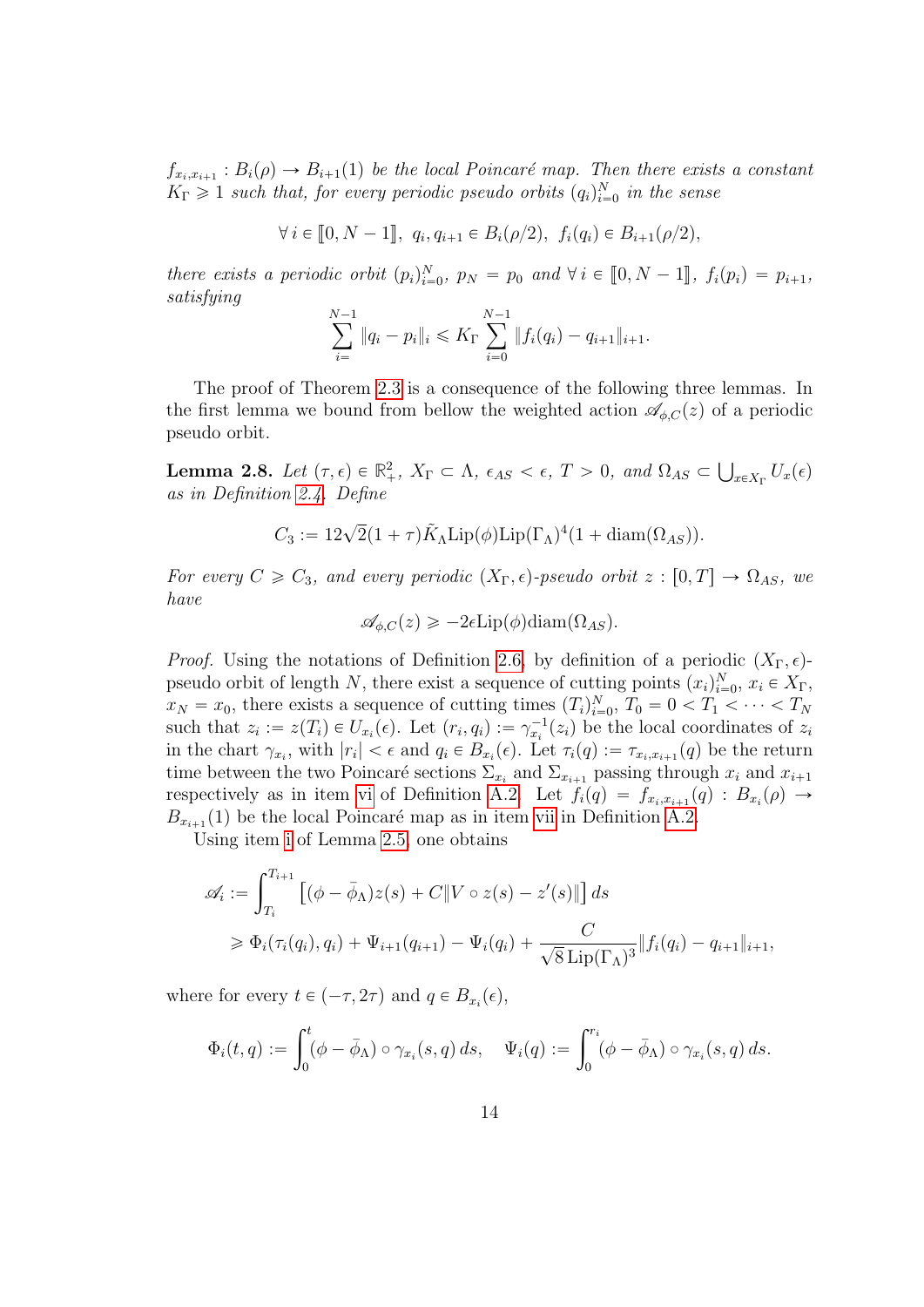Notice that, though  $x_0 = x_N$ , we may have  $r_0 \neq r_N$ . In particular we may have  $\Psi_0 + \Psi_N$ .

Then  $(q_i)_{i=0}^N$  is a periodic pseudo-orbit as in Lemma [2.7.](#page-12-1) There exists a periodic orbit  $(p_i)_{i=0}^N$ , that is a sequence of points satisfying

$$
p_N = p_0, \ \forall \ i \in [0, N - 1], \ f_i(p_i) = p_{i+1},
$$
  

$$
\sum_{i=0}^{N-1} \|q_i - p_i\|_i \leq K_\Gamma \sum_{i=0}^{N-1} \|f_i(q_i) - q_{i+1}\|_{i+1}.
$$

The Lipschitz constants of  $\Phi_i$  and  $\Psi_i$  can be computed using the estimates

$$
\begin{aligned}\n\left\|\frac{\partial \Phi_i}{\partial t}\right\|_i &\leq \mathrm{Lip}(\phi)\mathrm{diam}(\Omega_{AS}), \quad \left\|\frac{\partial \Phi_i}{\partial q}\right\|_i, \leq 2\tau \mathrm{Lip}(\phi)\mathrm{Lip}(\Gamma_{\Lambda}), \\
\left\|\Phi_i(\tau_i(q), q) - \Phi_i(\tau_i(p), p)\right\|_i &\leq \left[\left\|\frac{\partial \Phi_i}{\partial t}\right\|_i + \left\|\frac{\partial \Phi_i}{\partial q}\right\|_i\right] \|q - p\|_i, \\
\left\|\Psi_i(q) - \Psi_i(p)\right\|_i &\leq \left\|\frac{\partial \Phi_i}{\partial q}\right\|_i \|q - p\|_i.\n\end{aligned}
$$

Summing over  $i$  we obtain

$$
\sum_{i=0}^{N-1} \left[ \Phi_i(\tau_i(q_i), q_i) + \Psi_{i+1}(q_{i+1}) - \Psi_i(q_i) \right]
$$
\n
$$
\geq \sum_{i=0}^{N-1} \left[ \Phi_i(\tau_i(p_i), p_i) + \Psi_{i+1}(p_{i+1}) - \Psi_i(p_i) \right]
$$
\n
$$
- 6(1 + \tau) \operatorname{Lip}(\phi) \operatorname{Lip}(\Gamma_\Lambda) (1 + \operatorname{diam}(\Omega_{AS})) \tilde{K}_\Lambda \sum_{i=0}^{N-1} \| f_i(q_i) - q_{i+1} \|_{i+1}.
$$

As  $(p_i)_{i=0}^N$  is a (discrete) periodic orbit, denoting

$$
w_i := \gamma_{x_i,0}(p_i), \quad S := \sum_{i=0}^{N-1} \tau_i(p_i),
$$

one obtains  $f^{\tau_i(p_i)}(w_i) = w_{i+1}$ . Thus  $f^S(w_0) = w_N = w_0$ ,  $(f^t(w_0))_{t \in \mathbb{R}}$  is a (continuous) periodic orbit of  $\Lambda$  of period  $S$ , and

$$
\sum_{i=0}^{N-1} \Phi_i(\tau_i(p_i), p_i) = \int_0^S (\phi - \bar{\phi}_\Lambda) \circ f^s(w_0) \, ds \ge 0.
$$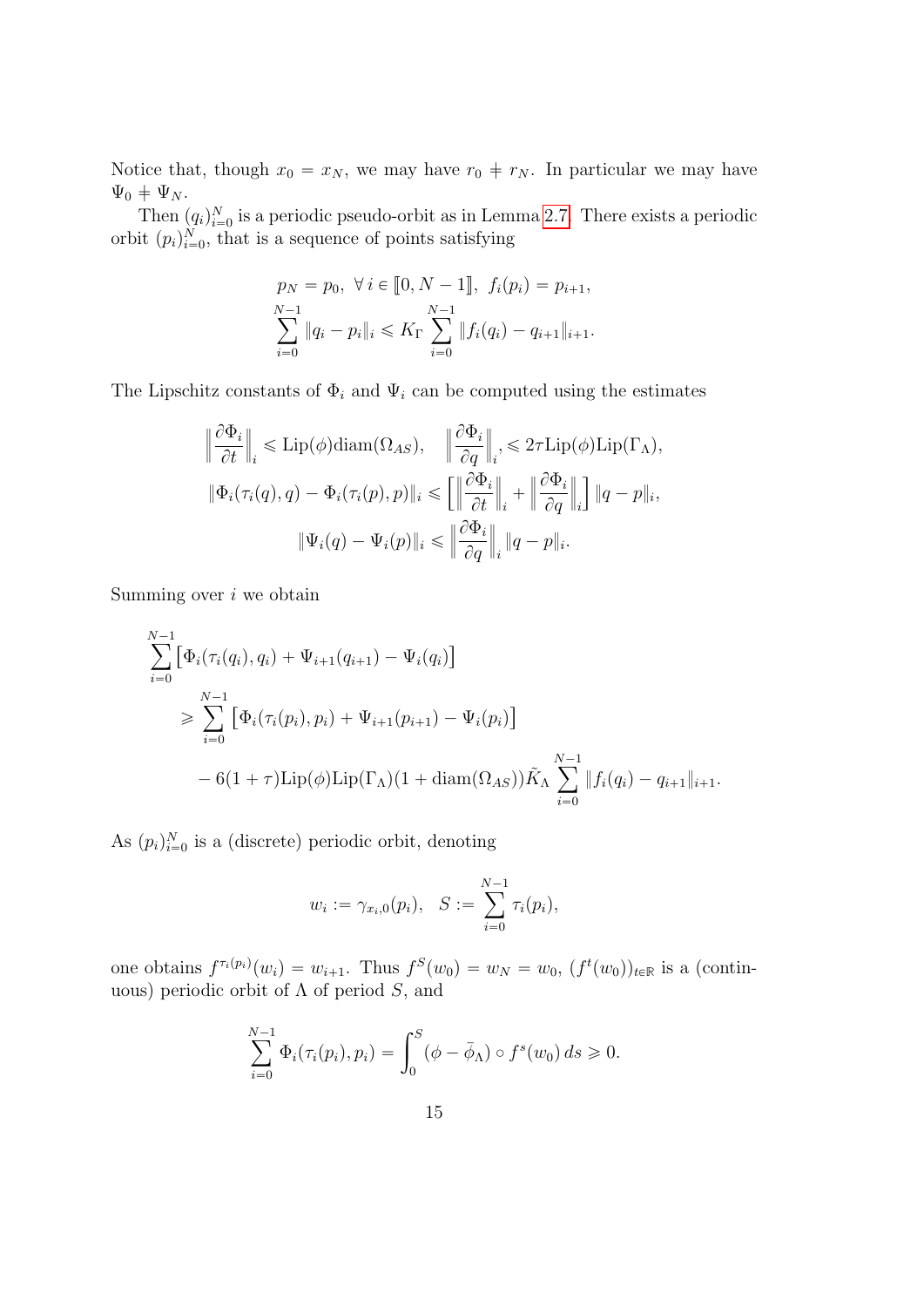Then

$$
\sum_{i=0}^{N-1} \mathscr{A}_i \geqslant \Psi_N(p_n) - \Psi_0(p_0)
$$
  
+ 
$$
\left(\frac{C}{\sqrt{8} \operatorname{Lip}(\Gamma_\Lambda)^3} - 6(1+\tau)\operatorname{Lip}(\phi) \operatorname{Lip}(\Gamma_\Lambda)(1+\operatorname{diam}(\Omega_{AS}))\tilde{K}_\Lambda\right)
$$
  
 
$$
\times \sum_{i=0}^{N-1} \|f_i(q_i) - q_{i+1}\|_{i+1}.
$$

We conclude the proof using the estimate on C which implies that the expression in parenthesis is non negative, and the fact that  $|\Psi_i|_{\infty} \leq \epsilon \text{Lip}(\phi) \text{diam}(\Omega_{AS})$ .  $\Box$ 

We consider now a  $(X_{\Gamma}, \epsilon)$ -pseudo orbit that may not be periodic. Let  $(x_i)_{i=1}^N$ be the cutting points of that pseudo orbit. We show in the second lemma that we can select  $r \leq \text{Card}(X_{\Gamma})$  distinct cutting points  $(x_{i_k})_{k=0}^{r-1}$  $\binom{r-1}{k=0}$  so that the sequence  $(x_i)_{i=1}^N$  is obtained as the concatenation of either a periodic sequence that contains at least two distinct indices of the form  $(x_{i_k}, x_{i_{k+1}}, \ldots, x_{i_{k+1}-1})$  with  $x_{i_{k+1}-1} = x_{i_k}$ and  $i_{k+1} > i_k + 1$ , or a unique point of the form  $(x_{i_k})$  with  $i_{k+1} = i_k + 1$ .

<span id="page-15-0"></span>**Lemma 2.9.** Let  $(\tau, \epsilon) \in \mathbb{R}^2_+$ ,  $T > 0$ ,  $X_{\Gamma} \subset \Lambda$  be a finite set,  $\epsilon_{AS} < \epsilon$ ,  $\Omega_{AS} \subset$  $\lim_{x\in X_\Gamma} U_x(\epsilon)$  be a neighborhood of  $\Lambda$ , and  $N_\Gamma := \mathrm{Card}(X_\Gamma)$  as in Definition [2.4.](#page-5-1) Let  $z : [0, T] \to \Omega_{AS} \subseteq \bigcup_{x \in X_{\Gamma}} U_x(\epsilon)$  be an  $(X_{\Gamma}, \epsilon)$ -pseudo orbit,  $x_0, \ldots, x_N$  in  $X_{\Gamma}$ be the cutting points, and  $T_0 = 0 < \cdots < T_N = T$  be the cutting times, as defined in Definition [2.6.](#page-12-0) Then there exist  $r \in [1, N_{\Gamma}]$  and  $i_0 = 0 < i_1 < \cdots < i_r = N$ , such that

- i.  $x_{i_0}, x_{i_1}, \ldots, x_{i_{r-1}}$  are distinct,
- *ii. if*  $k \in [1, r 1]$  and  $i_k > i_{k-1} + 1$ , then  $x_{i_k-1} = x_{i_{k-1}}$ ,
- *iii.* if  $i_r > i_{r-1} + 1$ , then  $x_{i_r} = x_{i_{r-1}}$ .

*Proof.* By definition of an  $(X_{\Gamma}, \epsilon)$ -pseudo orbit, we have

$$
z(T_i) \in U_{x_i}(\epsilon), \ \forall \ t \in [T_i, T_{i+1}], \ z(t) \in D_{x_i}(\tau, \epsilon), \ z(T_{i+1}) \in \partial^+ D_{x_i}(\tau, \epsilon).
$$

In particular  $U_{x_i}(\epsilon) \bigcap U_{x_{i+1}}(\epsilon) = \emptyset$  and  $x_i \neq x_{i+1}$ . Assume by induction that we have constructed indices  $i_0, \ldots, i_k$  in  $[0, N - 1]$  satisfying the 3 items and such that

 $\forall i \geq i_k, \ x_i \notin \{x_{i_0}, \dots, x_{i_{k-1}}\}.$ 

Let be  $I := \{i \geq i_k + 1 : x_i = x_{i_k}\}\$ . If  $I = \emptyset$ , then  $i_{k+1} = i_k + 1$ . If  $I \neq \emptyset$ ,  $j = \max(I)$ , then  $j > i_k + 1$ . Either  $j < N$ , then  $i_{k+1} = j + 1$ ,  $x_{i_{k+1}-1} = x_j = x_{i_k}$ , or  $j = N$ , then  $k = r - 1$ ,  $i_r = N$ ,  $x_{i_r} = x_{i_{r-1}}$ , and the induction step is proved.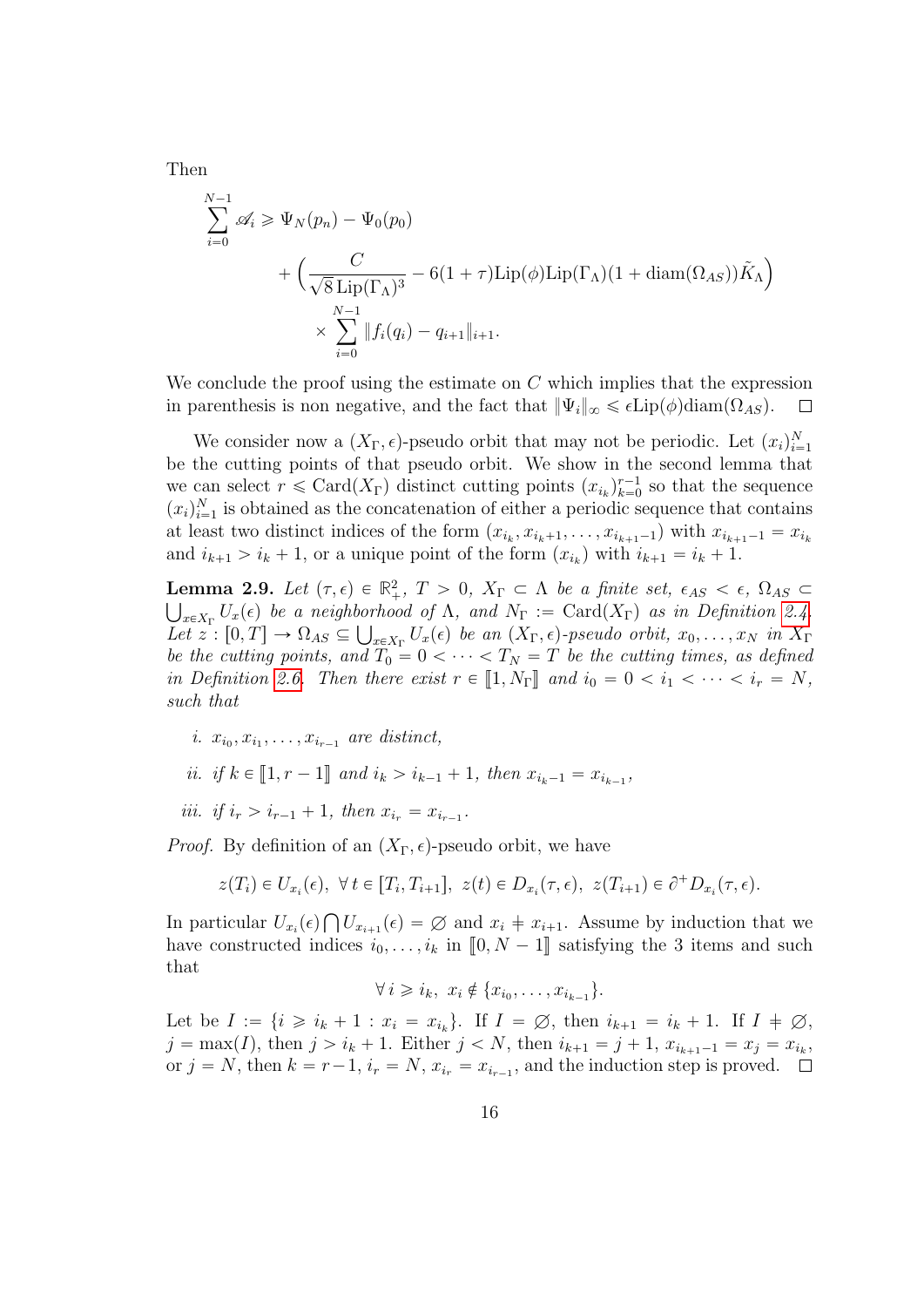We prove in the third lemma a bound from below of the weighted action  $\mathscr{A}_{\phi,C}(z)$ of any pseudo orbit by concatenating periodic pseudo orbits and a finite number of paths included in a trap box. The number of trap boxes  $N_{\Gamma}$  that cover  $\Lambda$  is involved in the computation. The quantity  $\mathscr{A}_{*}$  is defined so that the bound from bellow in item [iii](#page-8-0) of Lemma [2.5](#page-7-2) can be used. Ť

<span id="page-16-1"></span>**Lemma 2.10.** Let  $(\tau, \epsilon) \in \mathbb{R}^2_+$ ,  $T > 0$ ,  $X_{\Gamma} \subset \Lambda$ ,  $\epsilon_{AS} < \epsilon$ ,  $\Omega_{AS} \subset$  $_{x\in X_{\Gamma}}U_{x}(\epsilon)$  as in Definition [2.4,](#page-5-1) and  $N_{\Gamma} := \text{Card}(X_{\Gamma})$ . Let  $C \geq C_3$  as in Lemma [2.8](#page-13-0) and

$$
\mathscr{A}_{*} := 9\tau (1+\tau) \text{Lip}(\phi) \text{Lip}(\Gamma_{\Lambda})(1+\text{diam}(\Omega_{AS})) N_{\Gamma}.
$$

Then for every  $(X_{\Gamma}, \epsilon)$ -pseudo orbit  $z : [0, T] \to \Omega_{AS}$ , we have

$$
\mathscr{A}_{\phi,C}(z) \geqslant -\mathscr{A}_*.
$$

*Proof.* Using the notations of Lemma [2.9,](#page-15-0) we decompose the pseudo orbit  $z$ :  $[0, T] \rightarrow \Omega_{AS}$  into r pseudo orbits  $z_k : [\tau_k, \tau_{k+1}] \rightarrow \Omega_{AS}$  where  $k \in [0, r - 1]$  and  $\tau_k := T_{i_k}$ . Denote  $y_k := x_{i_k}$ .

Either  $T_{i_{k+1}} = T_{i_k} + 1$ . Then  $z_k([\tau_k, \tau_{k+1}])$  belong to the trap box  $D_{y_k}(\tau, \epsilon)$  and item [iii](#page-8-0) of Lemma [2.5](#page-7-2) implies

$$
\mathscr{A}_{\phi,C}(z_k) \geqslant -8\,\tau(1+\tau)\mathrm{Lip}(\phi)\mathrm{Lip}(\Gamma_\Lambda)(1+\mathrm{diam}(\Omega_{AS})).
$$

Or  $T_{i_{k+1}} > T_{i_k} + 1$ . Let  $\tau'_k := T_{i_{k+1}-1}$  if  $k < r - 1$  and  $\tau'_{r-1} := T_{i_r} = T$ . Then both  $z(\tau_k)$ ,  $z(\tau'_k)$  belong to  $U_{y_k}(\epsilon)$ . The path  $z_k : [\tau_k, \tau_{k+1}] \to \Omega_{AS}$  is the concatenation of two paths (one path if  $k = r - 1$ ). The initial path  $z'_{k} : [\tau_{k}, \tau'_{k}] \rightarrow \Omega_{AS}$  is a periodic  $(X_{\Gamma}, \epsilon)$ -pseudo orbit and Lemma [2.8](#page-13-0) implies

$$
\mathscr{A}_{\phi,C}(z'_k) \ge -2\epsilon \operatorname{Lip}(\phi)\operatorname{diam}(\Omega_{AS}).
$$

The terminal path  $z_k'' : [\tau'_k, \tau_{k+1}] \to \Omega_{AS}$  is included in the trap box  $D_{y_k}(\tau, \epsilon)$  and item [iii](#page-8-0) of Lemma [2.5](#page-7-2) implies

$$
\mathscr{A}_{\phi,C}(z_k) \geq -8\,\tau(1+\tau)\mathrm{Lip}(\phi)\mathrm{Lip}(\Gamma_\Lambda)(1+\mathrm{diam}(\Omega_{AS})).
$$

We conclude the proof using  $\epsilon < \frac{\tau}{2}$  $\frac{\tau}{2}$  and the fact that the whole path z is the concatenation of  $N_{\Gamma}$  paths  $z_k$ .  $\Box$ 

**Proof of Theorem [2.3.](#page-5-0)** Let  $(\tau, \epsilon) \in \mathbb{R}^2_+$ ,  $X_{\Gamma} \subset \Lambda$ ,  $\epsilon_{AS} < \epsilon$ ,  $\Omega_{AS} \subset$  $\big|_{x \in X_\Gamma} U_x(\epsilon),$ and  $N_{\Gamma} := \text{Card}(X_{\Gamma})$  as in Definition [2.4.](#page-5-1) Define  $\mathscr{A}_{*}$  as in Lemma [2.10,](#page-16-1) and  $C_{3}$  as in Lemma [2.8.](#page-13-0) Define  $C_4 := C_{\Lambda}$ Lip $(\phi)$  where

<span id="page-16-0"></span>
$$
C_{\Lambda} := 36 \frac{\tau}{\epsilon} (1 + \tau) \tilde{K}_{\Lambda} \text{Lip} (\Gamma_{\Lambda})^4 (1 + \text{diam}(\Omega_{AS})) N_{\Gamma}.
$$
 (2.1)

Notice that  $C_4 \ge \max(C_3, C_2(\epsilon, \mathscr{A}_*))$  where  $C_2$  has been defined in Lemma [2.5.](#page-7-2)

Let  $z : [0, T] \to \Omega_{AS}$  be a continuous piecewise  $C^1$  path. We first decompose z into  $N \geq 1$  subpaths  $z_k : [T_k, T_{k+1}] \to \Omega_{AS}$ , where  $T_0 = 0 < T_1 < \cdots < T_N = T$ , such that there exists  $(x_k)_0^{N-1}$  points in  $X_\Gamma$  satisfying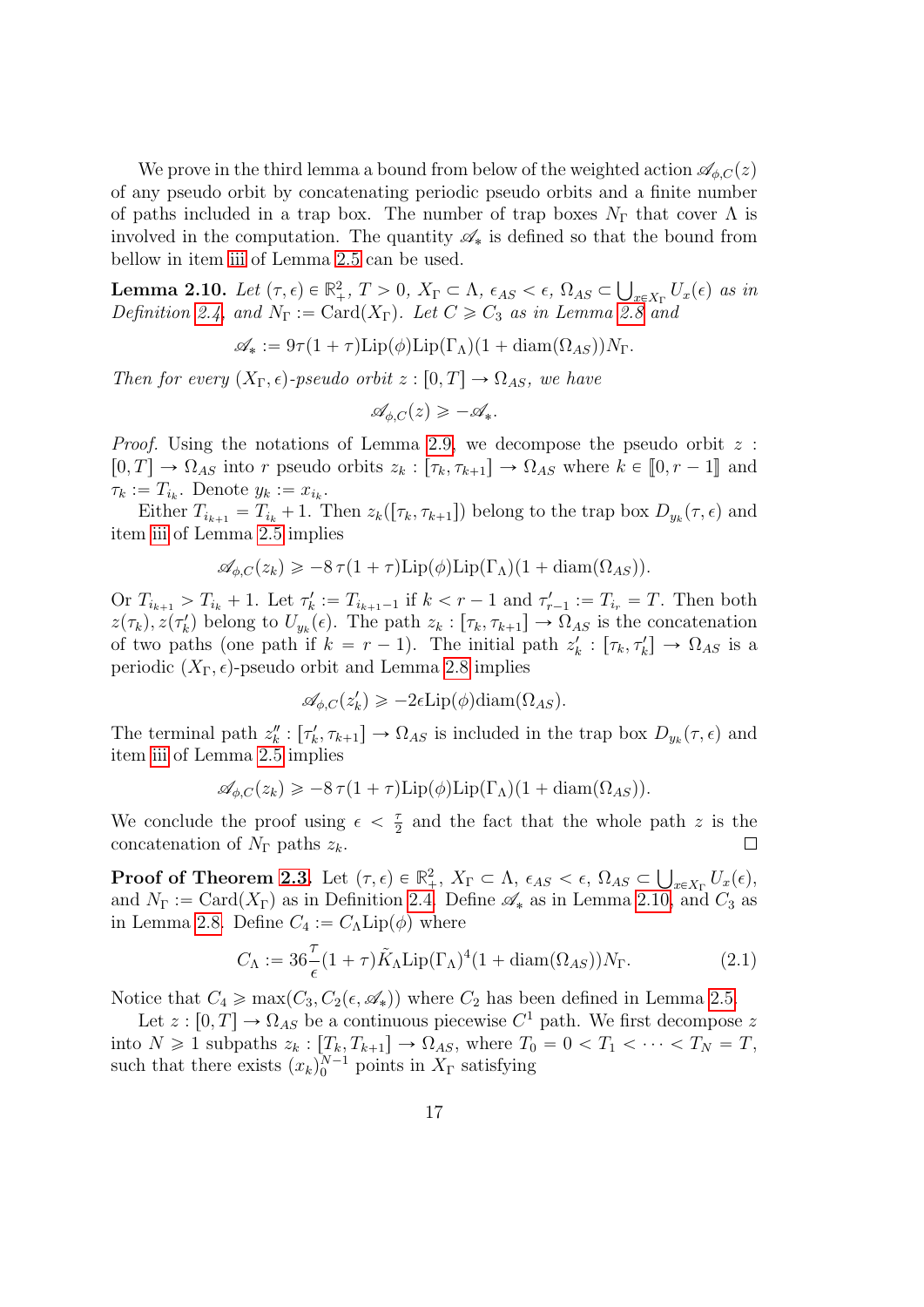- $\forall k \in [0, N-1], z(T_k) \in U_{x_k}(\epsilon),$
- $\forall k \in [1, N-1], z(T_k) \in \partial D_{x_{k-1}}(\tau, \epsilon),$
- $\forall k \in [0, N-1], z([T_k, T_{k+1}]) \subseteq D_{x_k}(\tau, \epsilon).$

Notice that  $z(T_N) = z(T)$  may not belong to the boundary of a trap box. We then concatenate the subpaths  $z_k$  into  $r \geq 1$  longer blocks  $z'_k : [T_{i_k}, T_{i_{k+1}}] \to \Omega_{AS}$ , where  $i_0 = 0 < i_1 < \cdots < i_r = N$ , such that each  $z'_k$  is one of the following 3 types:

- type I:  $i_{k+1} = i_k + 1$ ,  $z(T_{i_{k+1}}) \in \partial^- D_{x_{i_k}}(\tau, \epsilon)$ , and  $z'_k$  is an escaped orbit,
- type II:  $i_{k+1} > i_k + 1$ ,  $z(T_{i_{k+1}}) \in \partial^- D_{x_{i_{k+1}-1}}(\tau, \epsilon)$ , the restriction of  $z'_k$  to the interval  $[T_{i_k}, T_{i_{k+1}-1}]$  is a  $(X_{\Gamma}, \epsilon)$ -pseudo orbit, and the restriction of  $z'_k$  to the interval  $[T_{i_{k+1}-1}, T_{i_{k+1}}]$  is an escaped orbit,
- type III:  $k = r 1$ , either  $i_r = i_{r-1} + 1$  and  $z'_{r-1}$  is a trapped orbit, or  $i_r > i_{r+1} + 1$ , and the restriction of  $z'_{r-1}$  to  $[T_{i_{r-1}}, T_{i_{r-1}}]$  is a  $(X_{\Gamma}, \epsilon)$ -pseudo orbit followed by the trapped orbit  $z'_{r-1} : [T_{i_r-1}, T_{i_r}] \to \Omega_{AS}$ .

Notice that type III may only happen as the terminal block  $z'_{r-1}$ . If  $z'_{k}$  is of type I, item [ii](#page-8-1) of Lemma [2.5](#page-7-2) implies that  $\mathscr{A}_{\phi, C_4}(z'_k) \geq \mathscr{A}_* \geq 0$ . If  $z'_k$  is of type II, using the estimate in Lemma [2.10,](#page-16-1) the concatenation of a  $(X_{\Gamma}, \epsilon)$  pseudo orbit followed by an escaped orbit implies that  $\mathscr{A}_{\phi, C_4}(z'_k) \geq 0$ . If  $z'_{r-1}$  is not of type III, then

$$
\mathscr{A}_{\phi, C_4}(z) \geqslant 0.
$$

If  $z'_{r-1}$  is of type III, item [iii](#page-8-0) of Lemma [2.5](#page-7-2) implies that

$$
\mathcal{A}_{\phi,C_4}(z) \geq \mathcal{A}_{\phi,C_4}(z'_{r-1}) \geq -\delta_{\Lambda} \text{Lip}(\phi),
$$
  
\n
$$
\delta_{\Lambda} = 8 \tau (1 + \tau) \text{Lip}(\Gamma_{\Lambda})(1 + \text{diam}(\Omega_{AS})).
$$
\n(2.2)

We have proved that  $\phi$  satisfies the positive Livšic criterion on  $\Omega_{AS}$  with a distortion constant  $C_4$ .  $\Box$ 

### <span id="page-17-0"></span>3 The continuous Lax-Oleinik semigroup

We consider in this section a  $C^1$  flow  $(M, V, f)$ , a compact connected invariant set  $Λ$ , and an open set U containing  $Λ$  of compact closure. We do not assume that  $\Lambda$  is hyperbolic. We show that any Lipschitz observable satisfying the continuous positive Livšic criterion on  $(U, \Lambda)$  admits a Lipschitz subaction on U as in Definition [1.2.](#page-1-2) The subaction is obtained as a fixed point of some nonlinear semigroup,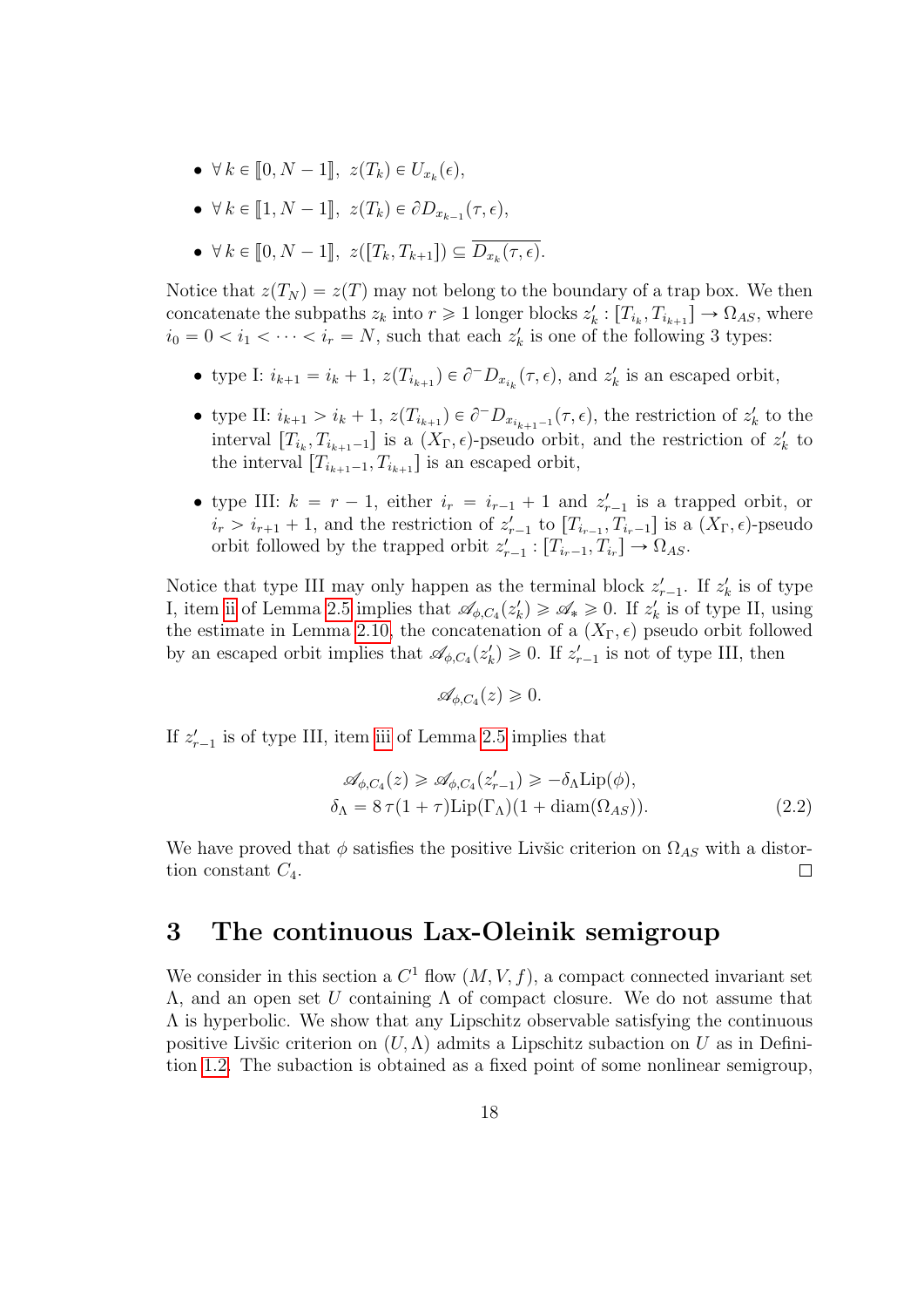called continuous Lax-Oleinik semigroup. A similar definition exists in the context of weak KAM theory, see Fathi's monography [\[3\]](#page-29-2).

As  $\Lambda$  is connected, we may choose U connected. We choose the following definition for the distance function between two points.

**Definition 3.1.** Let U be a connected open set with compact closure. The *distance* function between two points  $p, q \in U$  is defined by

$$
d_U(p,q) = \inf \Big\{ \int_0^1 \|z'(s)\| \, ds : z : [0,1] \to U \text{ is continuous and piecewise } C^1,
$$
  

$$
z(0) = p \text{ and } z(1) = q \Big\}.
$$

Notice that  $d_U(p,q)$  can be obtained by taking the infimum over paths defined on  $[0, t]$  instead of  $[0, 1]$ .

<span id="page-18-1"></span>**Definition 3.2** (Continuous Lax-Oleinik Semigroup). Let  $\phi : U \to \mathbb{R}$  be a  $C^0$ bounded function and  $C \geq 0$  be a constant. Assume  $\phi$  satisfies the continuous positive Livšic criterion on  $(U, \Lambda)$  with distortion constant C as in Definition [2.1.](#page-4-1)

i. The continuous Lax-Oleinik semigroup on  $(U, \Lambda)$  of generator  $\phi$  is the nonlinear operator acting on bounded functions  $u: U \to \mathbb{R}$  defined for every  $t > 0$  by

$$
\forall q \in U, \ T^t[u](q) := \inf_{\substack{z: [-t,0] \to U \\ z(0) = q}} \left\{ u \circ z(-t) + \int_{-t}^0 \left[ \phi \circ z - \bar{\phi}_\Lambda + C \| V \circ z - z' \| \right] ds \right\}
$$

where the infimum is taken over the set of continuous piecewise  $C<sup>1</sup>$  paths z ending at q.

ii. A weak KAM solution of the Lax-Oleinik semigroup is a bounded function  $u: U \to \mathbb{R}$  solution of the equation

$$
\forall t > 0, \ T^t[u] = u.
$$

Notice that a weak KAM solution is a particular integrated subaction (item [ii](#page-2-0) of Definition [1.2\)](#page-1-2).

<span id="page-18-0"></span>**Theorem 3.3.** Let  $(M, V, f)$  be a  $C^1$  flow,  $\Lambda$  be a compact connected invariant set, and  $U \supseteq \Lambda$  be a connected open set of compact closure. Let  $\phi : U \to \mathbb{R}$  be a bounded Lipschitz continuous function and  $C \geq 0$  be a constant. Assume  $\phi$  satisfies the continuous positive Livšic criterion on  $(U, \Lambda)$  with distortion constant C. Then there exists a C-Lipschitz weak KAM solution  $u: U \to \mathbb{R}$ .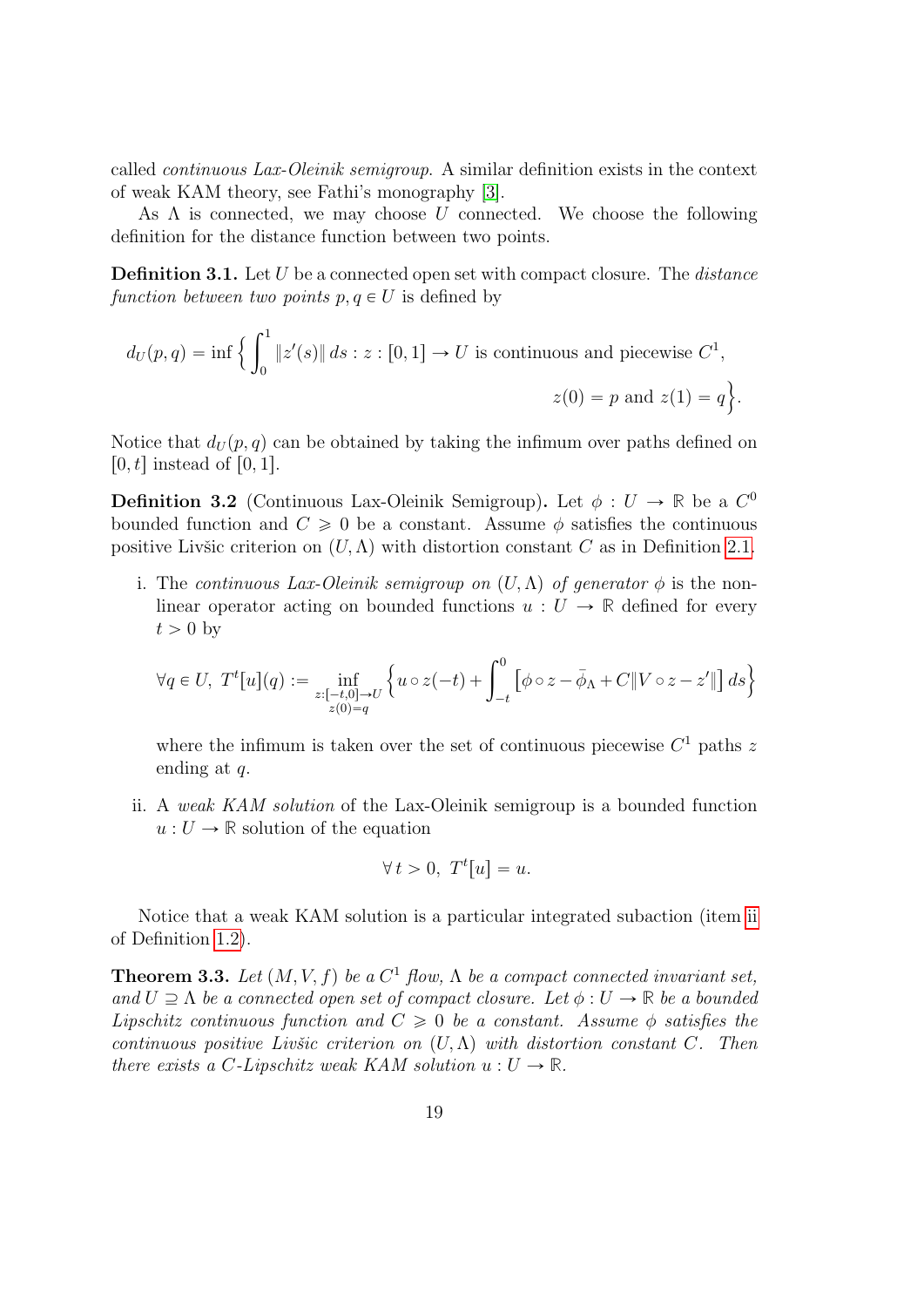The proof of Theorem [3.3](#page-18-0) requires the following two lemmas. We first extends the definition of a weighted action between two points.

**Definition 3.4.** Let  $\phi: U \to \mathbb{R}$  be a bounded continuous function and  $C \geq 0$  be a constant. The weighted action of  $\phi$  between two points  $p, q \in U$  for a weight C and a time laps  $t > 0$  is the quantity

$$
\mathscr {A}_{\phi,C}^t(p,q):=\inf_{\substack{z:[0,t]\to U\\ z(0)=p,\,z(t)=q}}\int_0^t\bigl[\phi\circ z-\bar\phi_\Lambda+C\|V\circ z-z'\|\bigr]\,ds,
$$

where the infimum is realized over the set of piecewise  $C<sup>1</sup>$  continuous paths.

We show in the first lemma that the weighted action between two points is C-Lipschitz.

**Lemma 3.5.** Let  $\phi: U \to \mathbb{R}$  be a bounded Lipschitz function and  $C \geq 0$  be a constant. Then for every  $p, \tilde{p}, q, \tilde{q} \in U$ 

<span id="page-19-0"></span>i. 
$$
|\mathscr{A}_{\phi,C}^t(p,q) - Cd_U(p,q)| \leq t(\mathrm{Lip}(\phi)\mathrm{diam}(U) + C||V||_{\infty}),
$$

<span id="page-19-1"></span>
$$
ii. \ \left| \mathscr{A}_{\phi,C}^t(p,q) - \mathscr{A}_{\phi,C}^t(p,\tilde{q}) \right| \leqslant C d_U(q,\tilde{q}),
$$

<span id="page-19-2"></span>
$$
iii. \ \left| \mathscr{A}_{\phi,C}^t(p,q) - \mathscr{A}_{\phi,C}^t(\tilde{p},q) \right| \leqslant C d_U(p,\tilde{p}),
$$

where  $\text{diam}(U) = \sup_{p,q \in U} d_U(p,q)$ .

*Proof. Item [i.](#page-19-0)* Let  $z : [0, t] \to U$  be a path joining p and q. Then

$$
\Big| \int_0^t \left[ \phi \circ z - \bar{\phi}_{\Lambda} + C \| V \circ z - z' \| \right] ds - C \int_0^t \| z'(s) \| ds \Big|
$$
  
\$\leqslant t \big( \text{Lip}(\phi) \text{diam}(U) + C \| V \|\_{\infty} \big)\$.

We conclude the proof of [i](#page-19-0)tem i by minimizing over such paths.

Item [ii.](#page-19-1) Let  $\tilde{z}$  :  $[0, t] \to U$  be a path joining p and  $\tilde{q}$ , and  $\tau > 0$ ,  $\epsilon > 0$  supposed to be small. By definition of the distance  $d<sub>U</sub>$  as an infimum there exists a path  $w_{\tau} : [t - \tau, t] \to U$  joining  $\tilde{z}(t - \tau)$  and q such that

$$
\int_{t-\tau}^{t} \|w_{\tau}'(s)\| ds \leq d_U(\tilde{z}(t-\tau), q) + \epsilon.
$$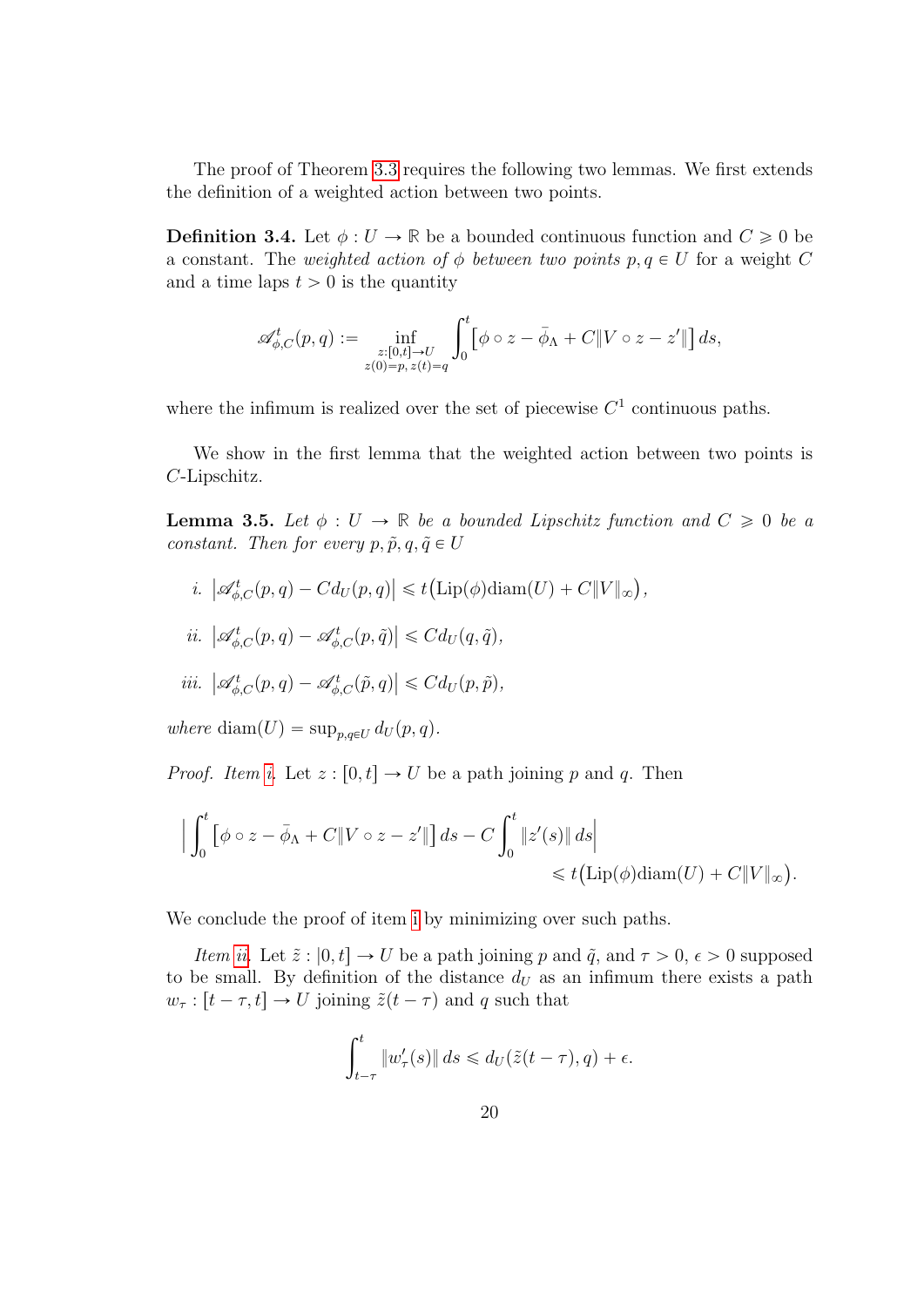Let  $z : [0, t] \to U$  be the path obtained by concatenation of the restriction  $\tilde{z}$ :  $[0, t - \tau] \rightarrow U$  and  $w_{\tau}$ . Then

$$
\mathscr{A}_{\phi,C}^{t}(p,q) \leq \int_{0}^{t} \left[ \phi \circ z - \bar{\phi}_{\Lambda} + C \| V \circ z - z' \| \right] ds
$$
  

$$
\leq \int_{0}^{t} \left[ \phi \circ \tilde{z} - \bar{\phi}_{\Lambda} + C \| V \circ \tilde{z} - \tilde{z}' \| \right] ds
$$
  

$$
+ 2\tau \left( \text{Lip}(\phi) \text{diam}(U) + C \| V \|_{\infty} \right) + \int_{t-\tau}^{t} \left[ \| w_{\tau}'(s) \| + \| \tilde{z}'(s) \| \right] ds.
$$

Letting  $\tau \to 0$  one obtains

$$
\mathscr{A}_{\phi,C}^t(p,q) \leq \int_0^t \left[\phi \circ \tilde{z} - \bar{\phi}_{\Lambda} + C \|V \circ \tilde{z} - \tilde{z}'\|\right] ds + Cd_U(\tilde{q},q) + \epsilon.
$$

Letting  $\epsilon \to 0$  and minimizing over  $\tilde{z}$  one obtains

$$
\mathscr{A}^t_{\phi,C}(p,q) \leqslant \mathscr{A}^t_{\phi,C}(p,\tilde{q}) + Cd_U(q,\tilde{q}).
$$

We conclude the proof of item [ii](#page-19-1) by permuting q and  $\tilde{q}$ .

*Item [iii.](#page-19-2)* The proof is similar. We set  $\tau > 0$  and  $\epsilon > 0$  small. We choose a path  $\tilde{z}$ : [0, T] joining  $\tilde{p}$  and q such that

$$
\int_0^t \left[ \phi \circ \tilde{z} - \bar{\phi}_{\Lambda} + C \| V \circ \tilde{z} - \tilde{z}' \| \right] ds \leq \mathscr{A}_{\phi, C}(\tilde{p}, q) + \epsilon.
$$

We choose a path  $w_{\tau} : [0, \tau] \to U$  that joins p and  $\tilde{z}(\tau)$  such that

$$
\int_0^\tau \|w_\tau'(s)\| \, ds \leq d_U(\tilde{z}(\tau), p) + \epsilon.
$$

Define  $z : [0, t] \to U$  as the concatenation of  $w_{\tau}$  and the restriction  $\tilde{z} : [\tau, t] \to U$ . Then

$$
\mathscr{A}_{\phi,C}^{t}(p,q) \leq \int_{0}^{t} \left[ \phi \circ z - \bar{\phi}_{\Lambda} + C \| V \circ z - z' \| \right] ds
$$
  

$$
\leq \mathscr{A}_{\phi,C}(\tilde{p},q) + 2\tau (\text{Lip}(\phi) \text{diam}(U) + C \| V \|_{\infty})
$$
  

$$
+ \int_{0}^{\tau} \left( \| w_{\tau}'(s) \| + \| \tilde{z}'(s) \| \right) ds + \epsilon.
$$

We conclude as before by letting first  $\tau \to 0$  and then  $\epsilon \to 0$ .

 $\Box$ 

We show in the second lemma basic properties of an action-like functional.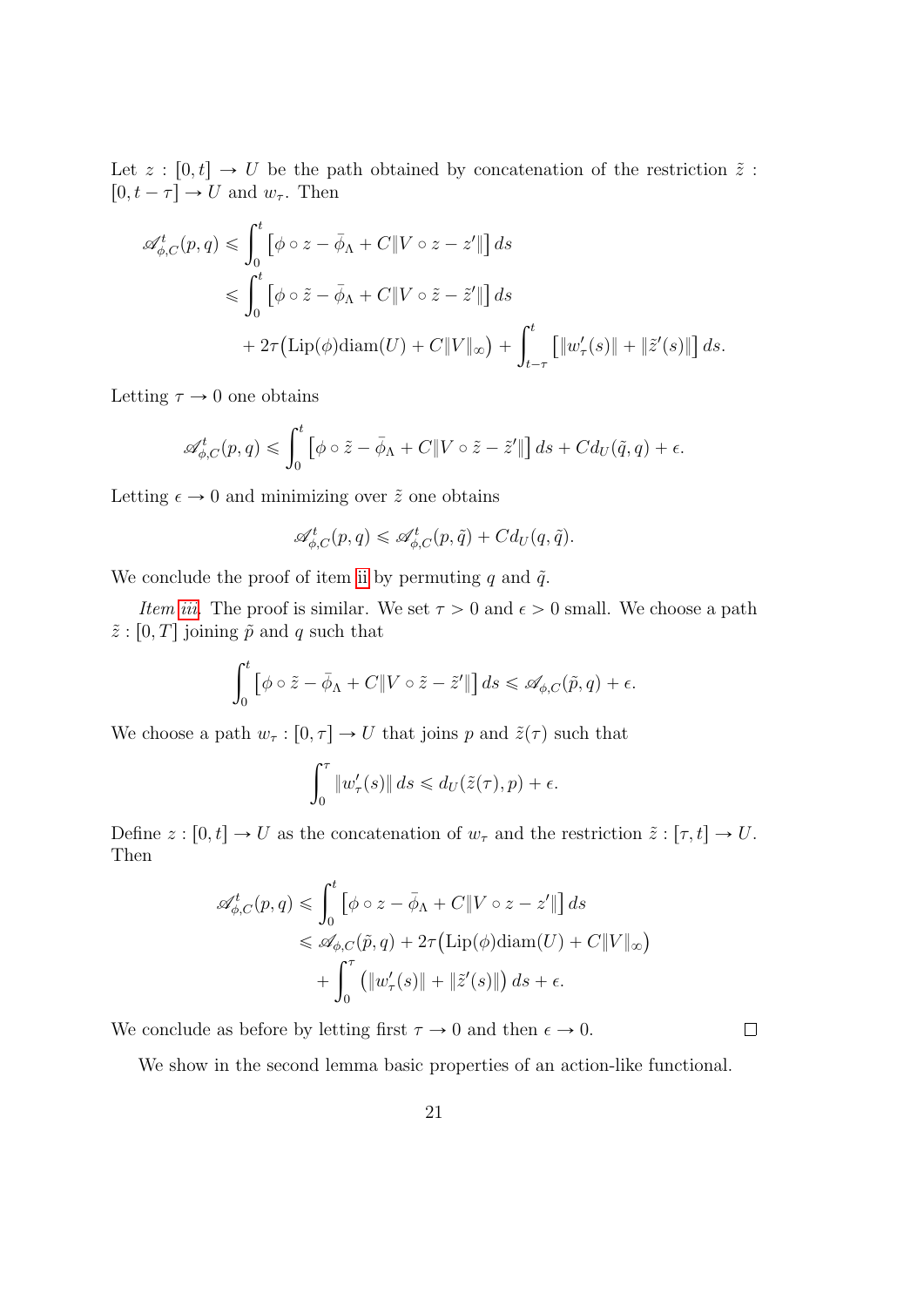<span id="page-21-4"></span>**Lemma 3.6.** Let T be the continuous Lax-Oleinik semigroup on  $(U, \Lambda)$  of generator  $\phi$  as defined in Definition [3.2.](#page-18-1) Then for every  $s, t > 0$ , every bounded function  $u, v: U \to \mathbb{R},$ 

- <span id="page-21-0"></span>i.  $T^t \circ T^s[u] = T^{t+s}[u],$
- <span id="page-21-1"></span>ii.  $u \leq v \Rightarrow T^t[u] \leq T^t[v],$
- <span id="page-21-2"></span>*iii.*  $\forall c \in \mathbb{R}, T^t[u + c] = T^t[u] + c$ ,
- <span id="page-21-3"></span>iv. for every uniformly bounded family  $(u_t)_{t>0}$ ,

$$
\inf_{t>0} T^{s}[u_{t}](q) = T^{s}[\inf_{t>0} u_{t}](q).
$$

Proof. Item [i.](#page-21-0) We rewrite the Lax-Oleinik operator

$$
T^{t}[u](q) = \inf_{p \in U} \left\{ u(p) + \mathscr{A}_{\phi,C}^{t}(p,q) \right\}.
$$

The weighted action between two points satisfies the inf-convolution property

$$
\mathscr{A}^{s+t}_{\phi,C}(p,q)=\inf_{r\in U}\big\{\mathscr{A}^s_{\phi,C}(p,r)+\mathscr{A}^t_{\phi,C}(r,q)\big\}.
$$

Then by permutting the two infimum

$$
T^{s+t}[u](q) = \inf_{p \in U} \inf_{r \in U} \{ u(p) + \mathscr{A}_{\phi,C}^s(p,r) + \mathscr{A}_{\phi,C}^t(r,q) \} = \inf_{r \in U} \{ T^s[u](r) + \mathscr{A}_{\phi,C}^t(r,q) \} = T^t \circ T^s[u](q).
$$

Items [ii,](#page-21-1) [iii,](#page-21-2) and [iv.](#page-21-3) The proof of these items follows readily from the definition.  $\Box$ 

**Proof of Theorem [3.3.](#page-18-0)** Step 1. Let  $u: U \to \mathbb{R}$  be a bounded function and  $t > 0$ . We show that  $T^t[u]$  is C-Lipschitz uniformly in time t. Indeed for every  $p, q, \tilde{q}$ 

$$
u(p) + \mathscr{A}_{\phi,C}^t(p,q) \leq u(p) + \mathscr{A}_{\phi,C}^t(p,\tilde{q}) + Cd_U(q,\tilde{q}).
$$

Minimizing over p and permuting q and  $\tilde{q}$  one obtains

$$
\left|T^t[u](q) - T^t[u](\tilde{q})\right| \leqslant C d_U(q, \tilde{q}).
$$

Step 2. Let  $v = \inf_{t>0} T^t[0]$ . We show that  $T^s[v] \geq v$  for every  $s > 0$ . Indeed using item [iv](#page-21-3) of Lemma [3.6](#page-21-4)

$$
T^{s}[v] = T^{s}[\inf_{t>0} T^{t}[u]] = \inf_{t>0} T^{s}[T^{t}[u]] = \inf_{t>0} T^{s+t}[u] = \inf_{t>s} T^{t}[u] \geq v.
$$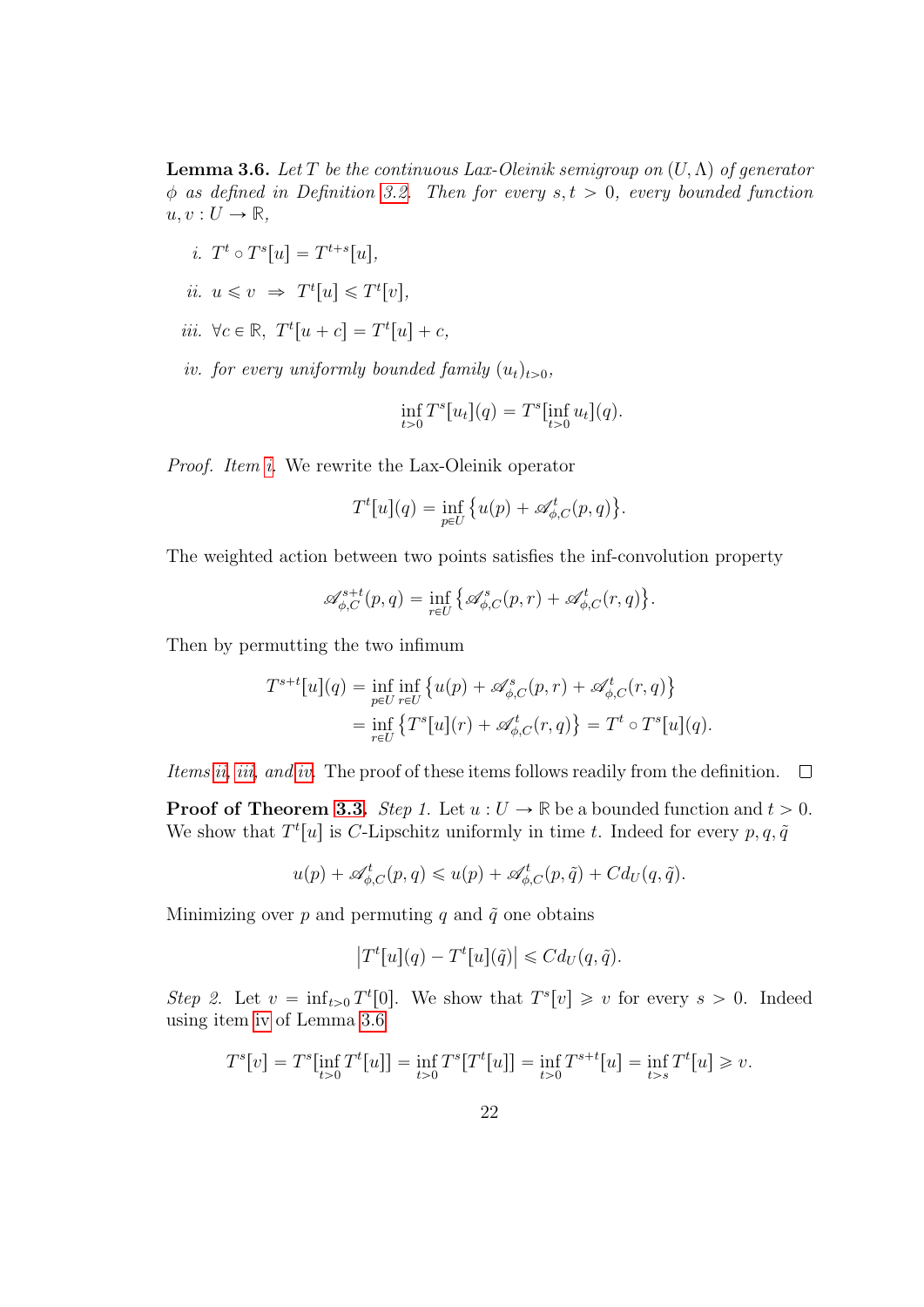In particular  $s \in (0, +\infty) \mapsto T^s[u](q) \in \mathbb{R}$  is non decreasing.

Step 3. Let  $u = \sup_{s>0} T^s[v] = \lim_{n \to +\infty} T^n[u]$ . We show that u is a weak KAM solution

$$
\forall q \in U, \ \forall t > 0, \ T^t[u](q) = u(q).
$$

On the one hand,  $u \geq T^n[v]$  for every  $n \geq 1$ , then  $T^t[u] \geq T^{t+n}[v]$  for every  $n \geq 1$ . Letting  $n \to +\infty$ , one obtains  $T^t[u] \geq u$ . On the other hand, let  $(\epsilon_n)_{n\geq 1}$ be a sequence of positive real numbers tending to 0, then there exists  $p_n \in U$  such that

$$
T^{n}[v](p_{n}) + \mathscr{A}_{\phi,C}^{t}(p_{n},q) \leq u(q) + \epsilon_{n}.
$$

Let  $p \in \overline{U}$  be an accumulation point of  $(p_n)_{n\geq 1}$  and  $\tilde{p} \in U$  supposed to be closed to p. As  $T^{n}[v]$  and  $\mathscr{A}_{\phi,C}^{t}(\cdot,q)$  are C-Lipschitz, one obtains

$$
T^{n}[v](\tilde{p}) + \mathscr{A}_{\phi,C}^{t}(\tilde{p},q) \leq 2C d_{U}(\tilde{p},p_{n}) + u(q) + \epsilon_{n}.
$$

Letting  $n \to +\infty$  one obtains

$$
T^{t}[u](q) \leq u(\tilde{p}) + \mathscr{A}_{\phi,C}^{t}(\tilde{p},q) \leq 2C d_{U}(\tilde{p},p) + u(q).
$$

Minimizing over  $\tilde{p}$  we have  $T^t[u](q) \leq u(q)$  and therefore  $T^t[u] = u$ .

We conclude the proof of our main result. We use a notion of regularizing operator that has been suggested to us by Bony [\[2\]](#page-29-3). Theorem [3.3](#page-18-0) shows the existence of a Lipschitz integrated subaction (item [ii](#page-2-0) of Definition [1.2\)](#page-1-2). We construct a family of nonlinear operators  $(R_i)_{i=1}^N$  that sends an integrated subaction u to an integrated subaction  $v = R_i[u]$  satisfying in addition the two properties: 1) v is locally a subaction at every point of an open set  $D_i$ , and 2) if u is locally a subaction at  $x$ , then  $v$  is locally a subaction at  $x$ . We conclude the proof by covering  $\Lambda$  by such open sets  $(D_i)_{i=1}^N$ . If  $u_0$  is an integrated subaction on  $\Omega$ , then  $v = R_N \circ \cdots \circ R_1[u_0]$  is a subaction on  $U = \bigcup_{i=1}^k D_i \subset \Omega$ .

**Proof of Theorem [1.3.](#page-2-1)** Theorem [2.3](#page-5-0) implies there exists an open set  $\Omega$  of compact closure containing  $\Lambda$  such that  $\phi$  satisfies the continuous positive Livšic criterion on  $(\Omega, \Lambda)$  with a distortion constant  $C := C_{\Lambda}$ Lip $(\phi)$ . Theorem [3.3](#page-18-0) implies there exists a weak KAM solution  $u_0 : \Omega \to \mathbb{R}$  that is C-Lipschitz. As previously observed,  $u_0$  is a Lipschitz continuous integrated subaction (item [ii](#page-2-0) of Definition [1.2\)](#page-1-2), that is

$$
\forall p \in \Omega, \forall t \geq 0, \text{ if } f^s(p) \in \Omega \text{ for every } s \in [0, t],
$$
  
then  $u_0 \circ f^t(p) \leq u_0(p) + \int_0^t (\phi - \bar{\phi}_\Lambda) \circ f^s(p) ds.$ 

 $\Box$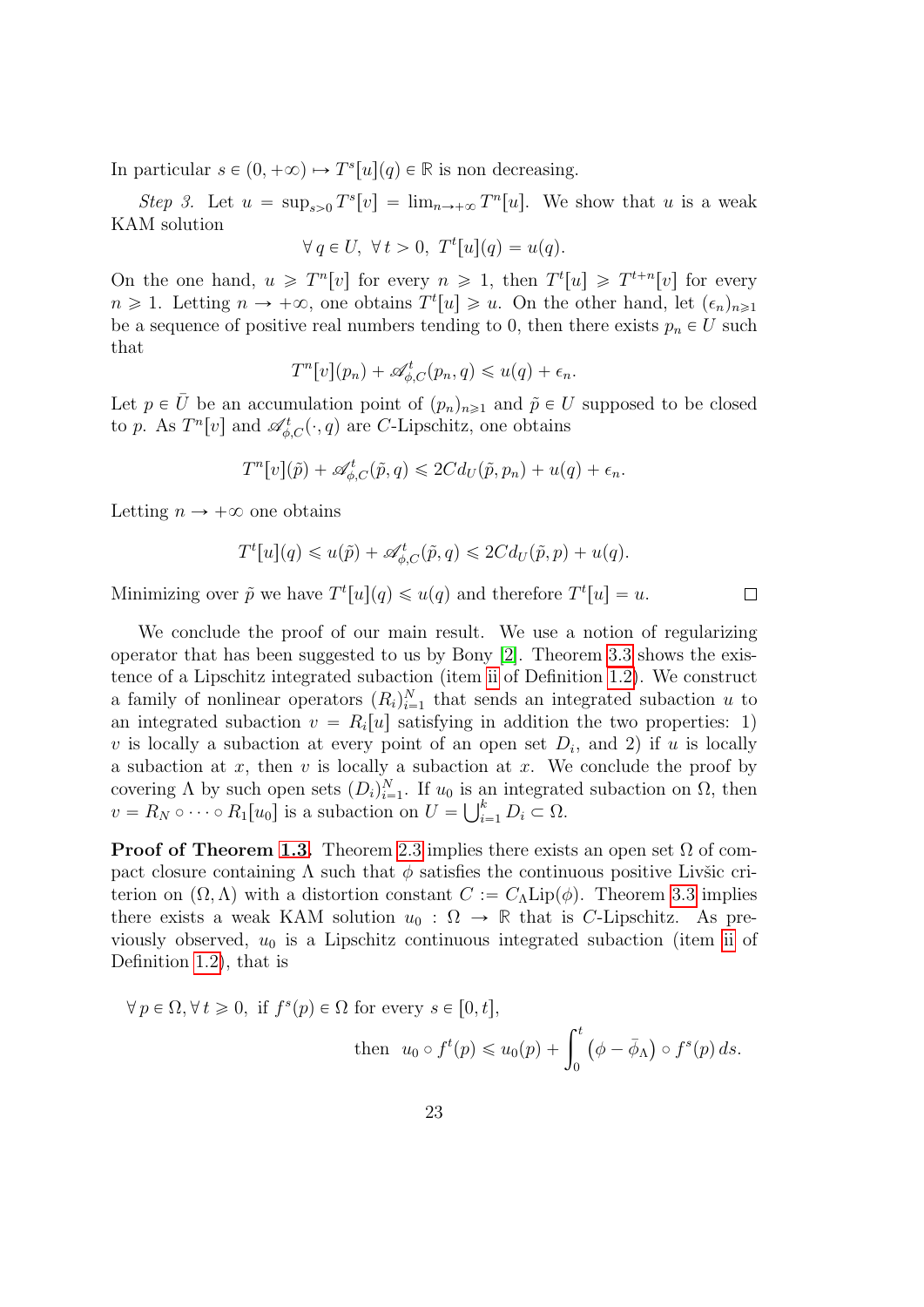We say that an integrated subaction u is locally a subaction at  $x \in \Omega$  if there exists a neighborhood  $W$  of  $x$  such that

$$
\begin{cases} u \text{ is differentiable along the flow in } W, \\ \mathcal{L}_V[u] \text{ is Lipschitz continuous in } W, \\ \forall y \in W, \ \mathcal{L}_V[u](y) \leq \phi(y) - \overline{\phi}_{\Lambda}. \end{cases}
$$

We consider a family of local flow boxes  $(D_i^{\prime\prime})_{i=1}^N$  indexed by a finite subset of points  ${x_1, \ldots, x_N} \subset \Lambda$ 

$$
D_i'' = \gamma_{x_i}(\tilde{D}''), \quad \tilde{D}'' = (-2\epsilon, \tau + 2\epsilon) \times B(3\epsilon).
$$

(See item [ii](#page-27-1) of Definition [A.2](#page-27-0) for the definition of a family of local flow boxes.) We also note

$$
D'_{i} = \gamma_{x_{i}}(\tilde{D}'), \quad \tilde{D}' = (-\epsilon, \tau + \epsilon) \times B(2\epsilon),
$$
  
\n
$$
D_{i} = \gamma_{x_{i}}(\tilde{D}), \quad \tilde{D} = (0, \tau) \times B(\epsilon),
$$
  
\n
$$
D_{i} \subset D'_{i} \subset D''_{i},
$$

choose  $\epsilon > 0$  small enough and the number of points N large enough so that

$$
\Lambda \subset \bigcup_{i=1}^N D_i \text{ and } \bigcup_{i=1}^N D''_i \subset \Omega.
$$

We construct a regularizing operator  $u \mapsto R_i[u]$  for every  $i \in [1, N]$ , possessing the following properties: if u is a Lipschitz continuous integrated subaction on  $\Omega$ and  $v = R_i[u]$  then

- v is a Lipschitz continuous integrated subaction on  $\Omega$ ,
- v is locally a subaction at every  $x \in D_i$ ,
- if u is locally a subaction at  $x \in \Omega$  then v is locally a subaction at x,
- u and v coincide on a neighborhood of  $\Omega \backslash D_i''$ .

#

Let  $\alpha : B(3\epsilon) \to [0, 1]$  be a smooth function satisfying supp $(\alpha) \subset B(2\epsilon)$  and  $\alpha = 1$  on  $B(\epsilon)$ . Let  $\beta : (-2\epsilon, \tau + 2\epsilon) \rightarrow [0, 1]$  be a smooth function satisfying  $\text{supp}(\beta) \subset (-\epsilon, \tau + \epsilon)$  and  $\beta = 1$  on  $(0, \tau)$ . We define v in the following way

$$
\begin{cases}\nv(z) = u(z), & \forall z \in \Omega \backslash D_i'', \\
v(z) = \tilde{v} \circ \gamma_{xi}^{-1}, & \forall z \in D_i'',\n\end{cases}
$$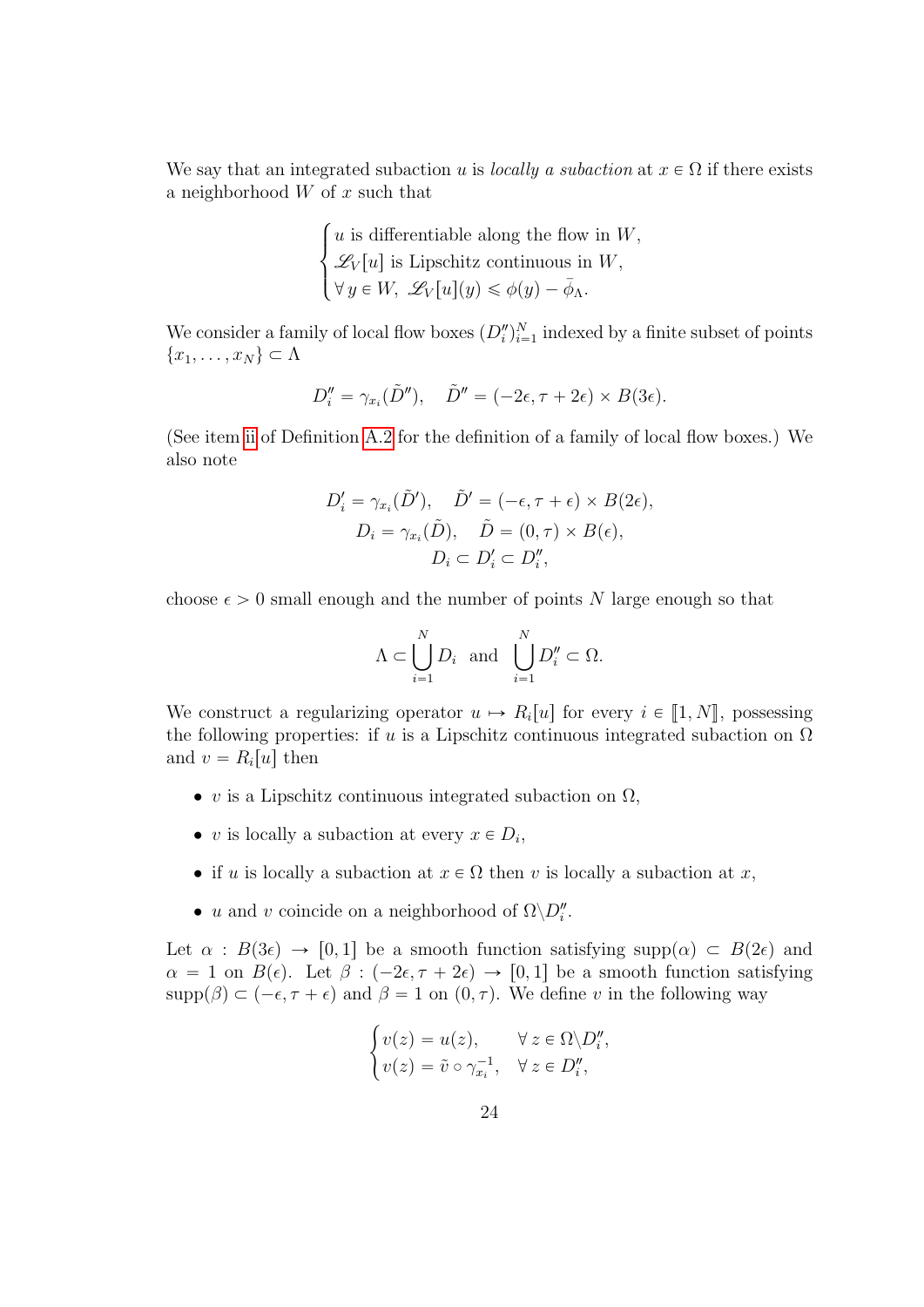for some  $\tilde{v} : \tilde{D}'' \to \mathbb{R}$  that coincides with  $\tilde{u} := u \circ \gamma_{x_i}^{-1}$  on  $\tilde{D}'' \setminus \tilde{D}'$ .

We now construct  $\tilde{v}$ . For every  $q \in B(3\epsilon)$ ,  $t \mapsto \tilde{u}(t, q)$  is Lipschitz continuous,  $\partial_t u(t, q)$  exists for almost every t and in the distribution sense. Moreover the two notions of differentiability, Lebesgue almost everywhere and in the distribution sense, coincide. We may moreover assume that  $\partial_t \tilde{u}$  is Borel with respect to  $(t, q)$  $\tilde{D}''$ .

As u is an integrated subaction, denoting  $\tilde{\phi} := \phi \circ \gamma_{x_i} - \bar{\phi}_{\Lambda},$ 

$$
\forall q \in B(3\epsilon), \ \forall \,\text{a.e. } t \in (-2\epsilon, \tau + 2\epsilon), \ \tilde{\phi}(t,q) - \partial_t \tilde{u}(t,q) \geq 0.
$$

Define

$$
\tilde{v}(t,q) = (1 - \alpha(q))\tilde{u}(t,q) + \alpha(q)\tilde{w}(t,q),
$$

where

$$
\tilde{w}(t,q) = \tilde{u}(t,q) + \int_{-\epsilon}^{t} \beta(s) (\tilde{\phi}(s,q) - \partial_t \tilde{u}(s,q)) ds - \left( \int_{-\epsilon}^{t} \beta(s) ds \right)^{\frac{\tau}{1-\epsilon}} \frac{\beta(s) (\tilde{\phi}(s,q) - \partial_t \tilde{u}(s,q)) ds}{\int_{-\epsilon}^{\tau+\epsilon} \beta(s) ds}.
$$

The hypotheses on the support of  $\alpha$  and  $\beta$  imply that,

$$
\forall t \in (-2\epsilon, \tau + 2\epsilon) \setminus [-\epsilon, \tau + \epsilon], \forall q \in B(3\epsilon) \setminus \overline{B(2\epsilon)}, \ \tilde{v}(t,q) = \tilde{u}(t,q).
$$

We have proved that  $\tilde{v}$  coincide with  $\tilde{u}$  on  $\tilde{D}''_i\backslash \tilde{D}'_i$ .

For every  $t_1 < t_2$  in  $(-2\epsilon, \tau + 2\epsilon)$  and  $q \in B(3\epsilon)$ , as  $\beta$  takes values in [0, 1],

$$
\int_{t_1}^{t_2} \beta(s) \big(\tilde{\phi}(s,q) - \partial_t \tilde{u}(s,q)\big) ds \leq \int_{t_1}^{t_2} \big(\tilde{\phi}(s,q) - \partial_t \tilde{u}(s,q)\big) ds
$$
  
= 
$$
\int_{t_1}^{t_2} \tilde{\phi}(s,q) ds - \big(\tilde{u}(t_2,q) - \tilde{u}(t_1,q)\big).
$$

Then

$$
\tilde{w}(t_2, q) - \tilde{w}(t_1, q) \leqslant \int_{t_1}^{t_2} \tilde{\phi}(s, q) \, ds.
$$

We have proved that  $\tilde{w}$  (and therefore  $\tilde{v}$ ) is an integrated subaction on  $\tilde{D}''$ . Moreover for every  $(t, q) \in \tilde{D}''$ 

$$
\tilde{u}(t,q) + \int_{-\epsilon}^{t} \beta(s) (\tilde{\phi}(s,q) - \partial_t \tilde{u}(s,q)) ds
$$
  
=  $(1 - \beta(t)) \tilde{u}(t,q) + \int_{-\epsilon}^{t} (\beta(s) \tilde{\phi}(s,q) + \beta'(s) \tilde{u}(s,q)) ds,$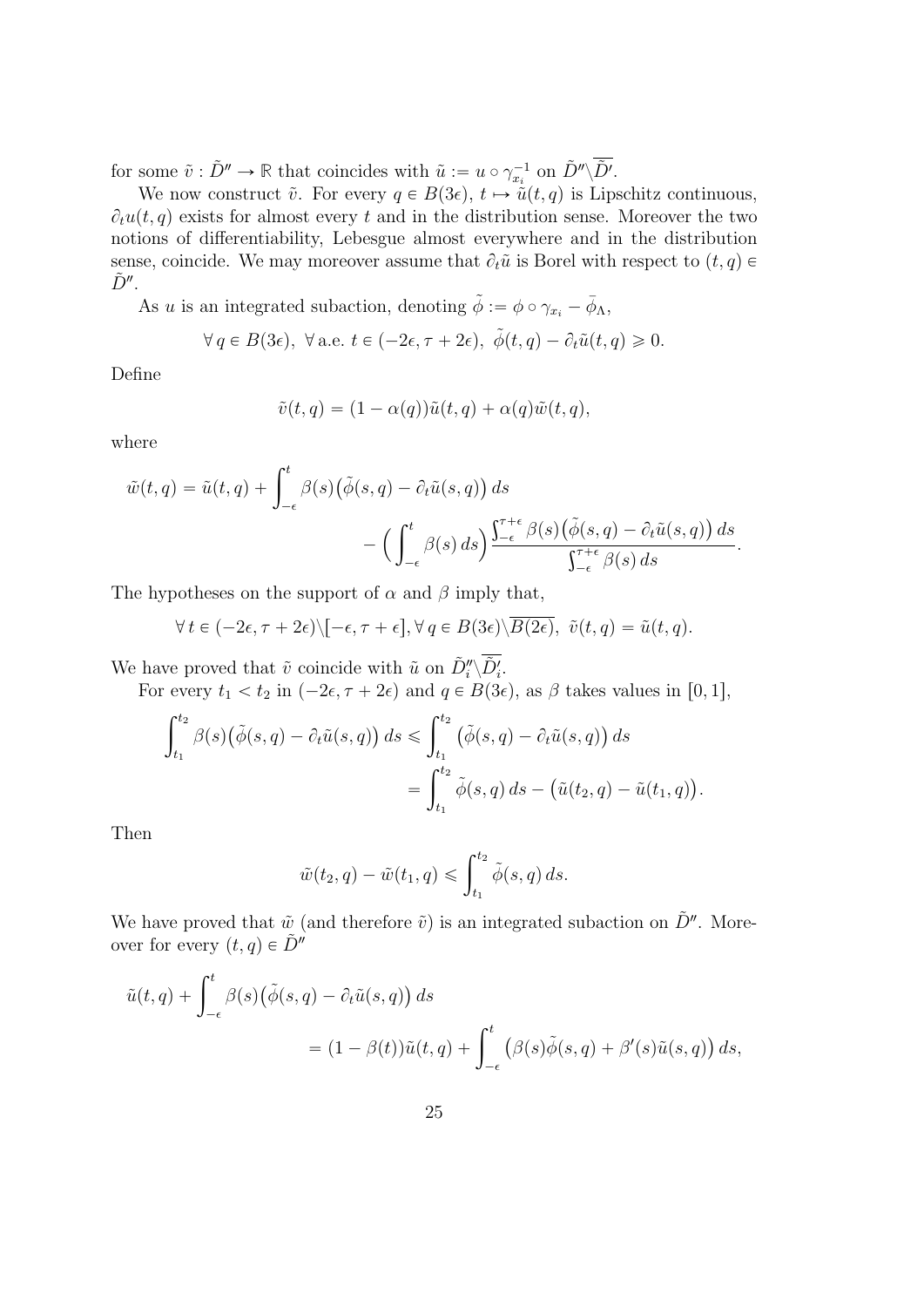and similarly

$$
\int_{-\epsilon}^{\tau+\epsilon} \beta(s) \big( \tilde{\phi}(s,q) - \partial_t u(s,q) \big) ds = \int_{-\epsilon}^{\tau+\epsilon} \big( \beta(s) \tilde{\phi}(s,q) + \beta'(s) u(s,q) \big) ds.
$$

Combining the two previous equality, we have proved that  $\tilde{w}$  (and therefore  $\tilde{v}$ ) is Lipschitz continuous on  $\tilde{D}''$ .

For every  $t \in (0, \tau)$ , as  $\beta = 1$  on  $(0, \tau)$ ,

$$
\tilde{w}(t,q) - \tilde{w}(0,q) = \int_0^t \tilde{\phi}(s,q) ds - t \frac{\int_{-\epsilon}^{\tau+\epsilon} \beta(s) (\tilde{\phi}(s,q) - \partial_t u(s,q)) ds}{\int_{-\epsilon}^{\tau+\epsilon} \beta(s) ds},
$$

$$
\partial_t \tilde{w}(t,q) = \tilde{\phi}(t,q) - t \frac{\int_{-\epsilon}^{\tau+\epsilon} [\beta(s) (\tilde{\phi}(s,q) - \bar{\phi}_\Lambda) + \beta'(s) u(s,q)] ds}{\int_{-\epsilon}^{\tau+\epsilon} \beta(s) ds}.
$$

We have proved that v is locally a subaction at every point of  $\tilde{D}$  and that  $\mathscr{L}_V[v]$ is Lipschitz continuous on  $\tilde{D}$ .

Lastly if  $(t, q) \in \tilde{D}''$  and  $\tilde{u}$  is locally a subaction at  $(t, q)$ , then by construction of  $\tilde{w}$ ,  $\tilde{v}$  is also locally a subaction at  $(t, q)$ .

We now conclude the proof of Theorem [1.3.](#page-2-1) By induction

$$
u_k := R_{D_k} \circ \cdots \circ R_{D_1}[u_0]
$$

is a Lipschitz continuous integrated subaction that is locally a subaction at evis a Lipschitz continuous integrated subaction<br>ery point of  $\bigcup_{i=1}^k D_i''$ . The function  $u_N : \bigcup_{i=1}^N D_i'$  $\sum_{i=1}^{N} D_i'' \to \mathbb{R}$  is the desired Lipschitz continuous subaction.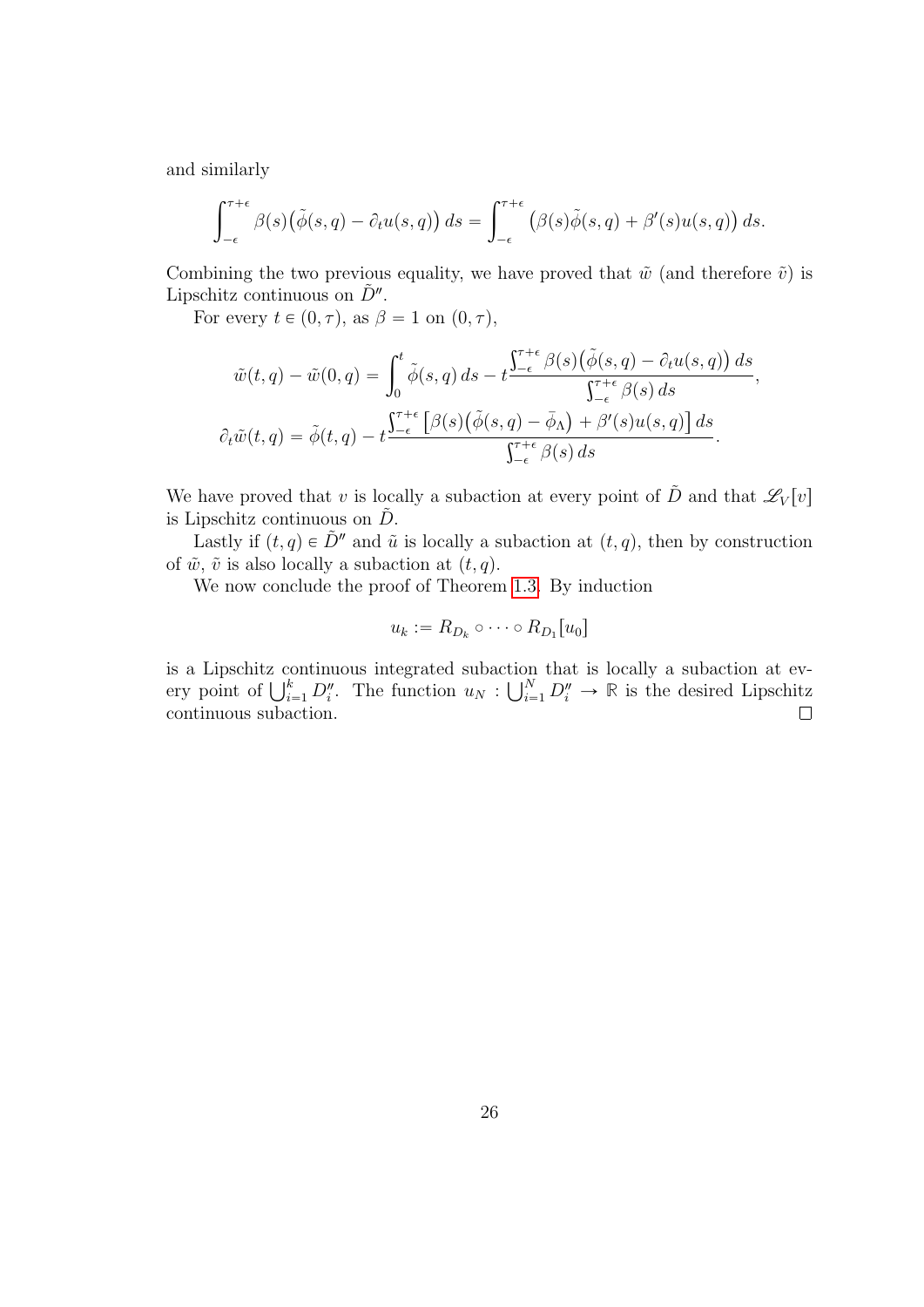# Appendices

### <span id="page-26-0"></span>A Local hyperbolic flows

We develop in this section the local theory of hyperbolic flows. Good monographies on the subject can be found in Hasselblatt, Katok [\[6\]](#page-29-4), Bonatti, Diaz, Viana [\[1\]](#page-29-5), and Fisher, Hasselblatt [\[4\]](#page-29-6).

The notion of flow boxes is standard. We need nevertheless to describe properly the Poincaré sections and the constants of hyperbolicity of the corresponding Poincaré maps. As the Poincaré maps are also uniformly hyperbolic, we recall the notion of adapted local hyperbolic maps as written in Appendix A, Definition A.1 in [\[11\]](#page-30-1).

### <span id="page-26-1"></span>A.1 Adapted local flow boxes

We consider in the following definition a local Lipschitz map  $f : B(\rho) \to \mathbb{R}^d$  where  $B(\rho)$  is a ball of  $\mathbb{R}^d$  for some norm  $|\cdot|$  and the target space is  $\mathbb{R}^d$  equipped with a possibly different norm  $\|\cdot\|$ . We assume that the source and target spaces are direct sums of an unstable space and a stable space

$$
\mathbb{R}^d=E^u\oplus E^s,\quad \mathbb{R}^d=\tilde{E}^u\oplus \tilde{E}^s.
$$

We denote by  $P^u: \mathbb{R}^d \to E^u$ ,  $P^s: \mathbb{R}^d \to E^s$ , and  $\tilde{P}^u: \mathbb{R}^d \to \tilde{E}^u$  and  $\tilde{P}^s: \mathbb{R} \to \tilde{E}^s$ , the corresponding projections. We assume that the two norms are adapted to the splittings in the sense

$$
\begin{cases} \forall v, w \in E^u \times E^s, \ |v+w| = \max(|v|, |w|), \\ \forall v, w \in \tilde{E}^u \times \tilde{E}^s, \ \|v+w\| = \max(\|v\|, \|w\|).\end{cases}
$$

The balls are denoted by  $B(\rho)$ ,  $B^u(\rho)$ ,  $B^s(\rho)$  in the source space, and by  $\tilde{B}(\rho)$ ,  $\tilde{B}^u(\rho)$ ,  $\tilde{B}^s(\rho)$  in the target space. In particular  $B(\rho) = B^u(\rho) \times B^s(\rho)$ ,  $\tilde{B}(\rho) =$  $\tilde{B}^u(\rho) \times \tilde{B}^s(\rho).$ 

<span id="page-26-2"></span>**Definition A.1** (Adapted local hyperbolic map). Let  $(\sigma^s, \sigma^u, \eta, \rho)$  be positive real numbers called constants of hyperbolicity satisfying

$$
\sigma^u > 1 > \sigma^s, \quad \eta < \min\left(\frac{\sigma^u - 1}{6}, \frac{1 - \sigma^s}{6}\right), \quad \epsilon(\rho) := \rho \min\left(\frac{\sigma^u - 1}{2}, \frac{1 - \sigma^s}{8}\right).
$$

An adapted local hyperbolic map with respect to the two norms and the constants of hyperbolicity is a set of data  $(f, A, E^{u/s}, \tilde{E}^{u/s}, |\cdot|, \| \cdot \|)$  such that:

i.  $f: B(\rho) \to \mathbb{R}^d$  is a Lipschitz map,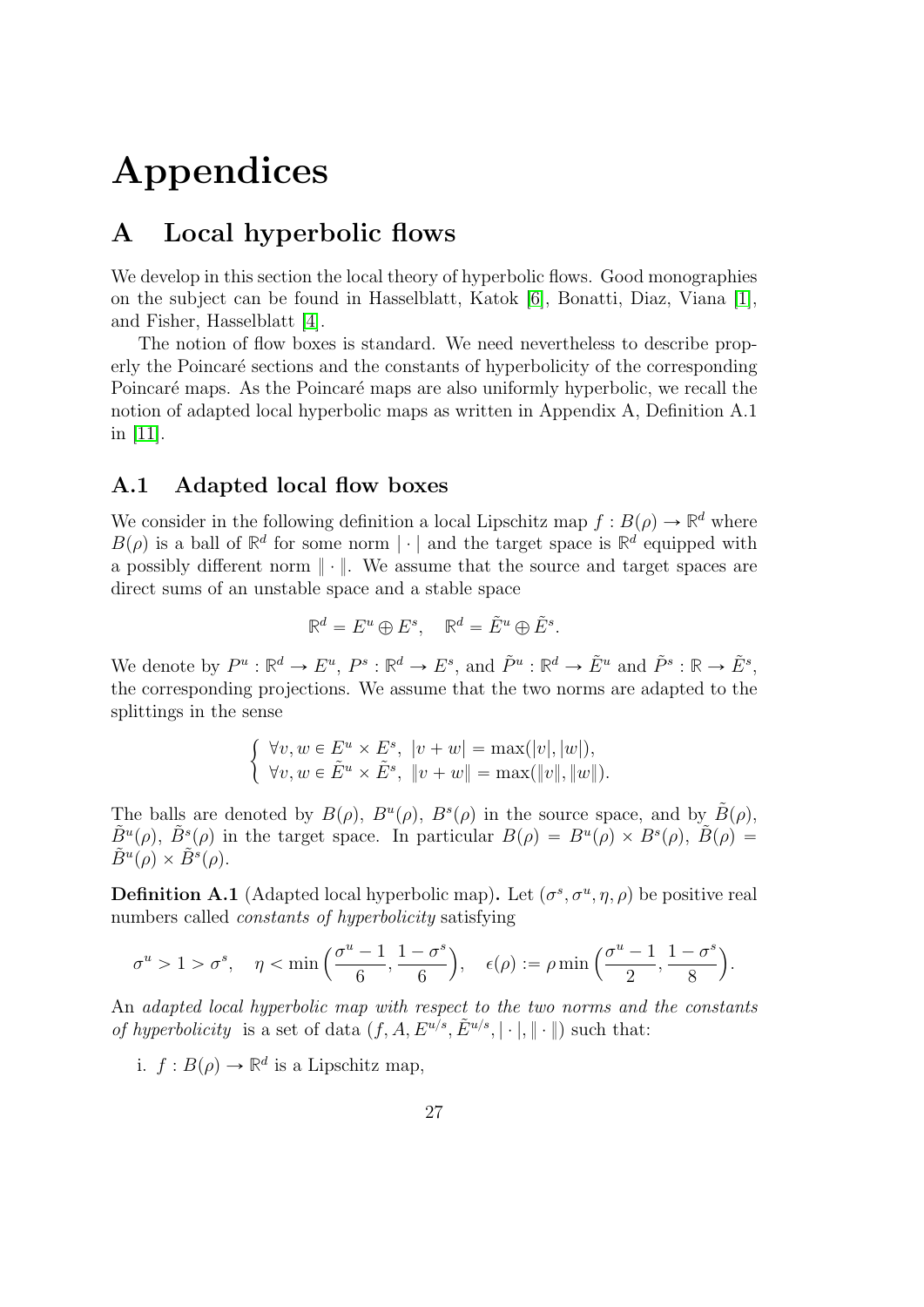ii.  $A: \mathbb{R}^d \to \mathbb{R}^d$  is a linear map which may not be invertible and is defined into block matrices "<br>- $\overline{a}$ " "

$$
A = \begin{bmatrix} A^u & D^u \\ D^s & A^s \end{bmatrix}, \quad \begin{cases} (v, w) \in E^u \times E^s, \\ A(v + w) = \tilde{v} + \tilde{w}, \end{cases} \Rightarrow \begin{cases} \tilde{v} = A^u v + D^u w \in \tilde{E}^u, \\ \tilde{w} = D^s v + A^s w \in \tilde{E}^s, \end{cases}
$$

that satisfies

$$
\left\{\n\begin{array}{ll}\n\forall v \in E^u, \|A^u v\| \geq \sigma^u \|v\|, \\
\forall w \in E^s, \|A^s w\| \leq \sigma^s \|w\|, \\
\end{array}\n\right.\n\quad \text{and} \quad\n\left\{\n\begin{array}{ll}\n\|D^u\| \leq \eta, \quad \text{Lip}(f - A) \leq \eta, \\
\|D^s\| \leq \eta, \quad \|f(0)\| \leq \epsilon(\rho),\n\end{array}\n\right.
$$

where the Lip constant is computed using the two norms  $|\cdot|$  and  $\|\cdot\|$ .

We consider now a  $C^1$  flow  $(M, V, f)$  and an f-invariant compact hyperbolic set as defined in Definition [1.1.](#page-1-1)

<span id="page-27-0"></span>Definition A.2 (Adapted local flow boxes). A family of adapted local flow boxes is the set of data  $\Gamma_{\Lambda} = (\Gamma, \Sigma, E, N, F, A)$  and the set of constants  $(\sigma^u, \sigma^s, \eta, \rho, \tau)$ satisfying the following properties.

i. The constants  $(\sigma^u, \sigma^s, \eta, \rho, \tau)$  are chosen so that  $\tau > 0$  and

$$
\exp\left(\frac{\tau\lambda^s}{2}\right) < \sigma^s < 1 < \sigma^u < \exp\left(\frac{\tau\lambda^u}{2}\right) \\
\eta < \min\left(\frac{\sigma^u - 1}{6}, \frac{1 - \sigma^s}{6}\right), \quad \epsilon(\rho) := \rho \min\left(\frac{\sigma^u - 1}{2}, \frac{1 - \sigma^s}{8}\right).
$$

<span id="page-27-1"></span>ii.  $\Gamma := (\gamma_x)_{x \in \Lambda}$  is a parametrized family of  $C^1$  diffeomorphisms such that

$$
\gamma_x : \tilde{D} := (-2\tau, 2\tau) \times B(1) \to D_x \subseteq M, \quad B(1) \subset \mathbb{R}^d,
$$

are onto  $D_x := \gamma_x(\tilde{D}_x)$  that is assumed to be open, where  $B(1)$  is the euclidean unit ball. Moreover for every  $x \in \Lambda$ 

- (a)  $\gamma_x(0, 0) = x$ ,
- (b) the  $C^1$  norm of  $\gamma_x$  and  $\gamma_x^{-1}$  is uniformly bounded with respect to  $x \in \Lambda$ , that is denoted by  $\text{Lip}(\Gamma_\Lambda)$  and chosen so that  $\text{Lip}(\Gamma_\Lambda) \geq 1$ ; the local coordinates of a point  $q \in D_x$  are denoted by #

$$
\gamma_x^{-1}(q) = (\tau_x(q), \pi_x(q)), \quad \begin{cases} \tau_x : D_x \to (-2\tau, 2\tau), \\ \pi_x : D_x \to B(1), \end{cases}
$$

 $(c)$  the flow f is locally conjugated to the constant horizontal flow generated by the vector field  $e_1 = (1, 0),$ "

$$
\begin{cases} \forall (s, u) \in (-2\tau, 2\tau) \times B(1), T_{s,u}\gamma_x(1, 0) = V \circ \gamma_x(s, u), \text{ (equivalently)}\\ \forall (s, u) \in (-2\tau, 2\tau) \times B(1), f^s \circ \gamma_x(0, u) = \gamma_x(s, u). \end{cases}
$$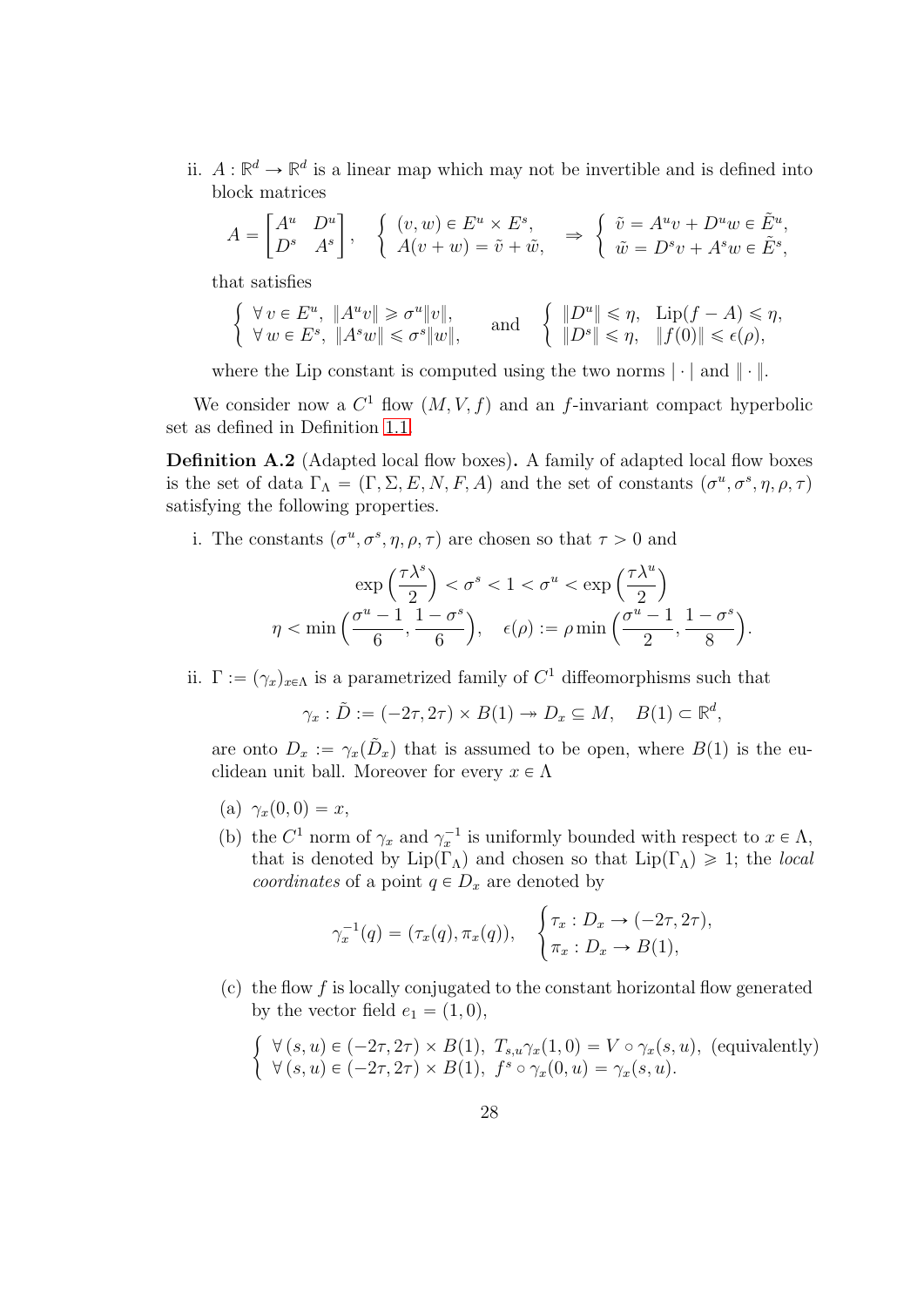The pair  $(D_x, \gamma_x^{-1})$  is called a *local flow box.* 

- iii.  $\Sigma := (\Sigma_x)_{x \in \Lambda}$ , where  $\Sigma_x := \gamma_x(\{0\} \times B(1))$ , is the family of local Poincaré sections at x. Let  $\gamma_{x,0}: B(1) \to \Sigma_x$  and  $\gamma_{x,0}^{-1}: \Sigma_x \to B(1)$  be the restriction of  $\gamma_x$  to  $\{0\} \times B(1)$  and its inverse to  $\Sigma_x$ .
- iv.  $E = (E_x^{u/s})_{x \in \Lambda}$  is a parametrized family of splitting  $\mathbb{R}^d = E_x^u \oplus E_x^s$  obtained by pulling backward the corresponding splitting  $T_xM = E^u_\Lambda(x) \oplus E^0_\Lambda(x) \oplus E^s_\Lambda(x)$ by the tangent map  $T_0 \gamma_x$  at the origin of  $\mathbb{R}^d$ ,

$$
T_0\gamma_x(\{0\}\times E_x^{u/s})=E_\Lambda^{u/s}(x).
$$

We denote by  $P_x^u$ ,  $P_x^s$  the corresponding projections.

v.  $N := (\|\cdot\|_x)_{x \in \Lambda}$  is a family of  $C^0$  norms on  $\mathbb{R}^d$  adapted to the splitting  $\mathbb{R}^d = E_x^u \oplus E_x^s$ .  $B_x(\rho)$  denotes the ball centered at the origin and of radius  $\rho$ with respect to the norm  $\|\cdot\|_x$ . We assume  $\rho$  small enough so that

$$
B_x(\rho) \subset B(1).
$$

The norms  $\|\cdot\|_x$  are called *local norms*.

<span id="page-28-0"></span>vi. We assume that the two constants  $\rho < \frac{1}{3}$  $\frac{1}{3}\tau$  are chosen small enough so that, for every  $x, y \in \Lambda$  satisfying

$$
y \in \gamma_x((-\tau - \rho, \tau + \rho) \times B_x(\rho)),
$$

there exists a  $C^1$  function  $\tilde{\tau}_{x,y}: B_x(\rho) \to (-2\tau, 2\tau)$  such that

$$
\begin{cases}\n\forall q \in B_x(\rho), \ \gamma_x((-2\tau, 2\tau) \times \{q\}) \cap \Sigma_y \text{ is a singleton } z_{x,y}(q), \\
\forall q \in B_x(\rho), \ z_{x,y}(q) = \gamma_x(\tilde{\tau}_{x,y}(q), q) = f^{\tilde{\tau}_{x,y}(q)}(\gamma_x(0, q)) \in \Sigma_y, \\
\|\nabla \tilde{\tau}_{x,y}\|_x \leq 1.\n\end{cases}
$$

The function  $\tilde{\tau}_{x,y}$  is called *local return time*. We use also the notation

$$
\tau_{x,y} = \tilde{\tau}_{x,y} \circ \gamma_{x,0}^{-1} : \gamma_{x,0}(B_x(\rho)) \subset \Sigma_x \to \mathbb{R}.
$$

<span id="page-28-1"></span>vii.  $F := (f_{x,y})_{x,y \in \Lambda}$  is the family of maps  $f_{x,y} : B_x(\rho) \to \gamma_{y,0}^{-1}(\Sigma_y) = B(1)$ , parametrized by the couples  $(x, y)$  satisfying

$$
y \in \gamma_x((\tau - \rho, \tau + \rho) \times B_x(\rho)),
$$

and defined by

$$
\forall v \in B_x(\rho), \ f_{x,y}(v) = \gamma_{y,0}^{-1} \circ f^{\tilde{\tau}_{x,y}(v)} \circ \gamma_{x,0}(v) : B_x(\rho) \to B(1).
$$

In the condition on  $(x, y)$ , y should be thought close to  $\gamma_x(\{\tau\} \times B_x(\rho))$ . The map  $f_{x,y}$  is called the *local Poincaré map* and corresponds to the Poincaré map  $f^{\tau_{x,y}(\cdot)}(\cdot)$  between the two sections  $\Sigma_x, \Sigma_y$ .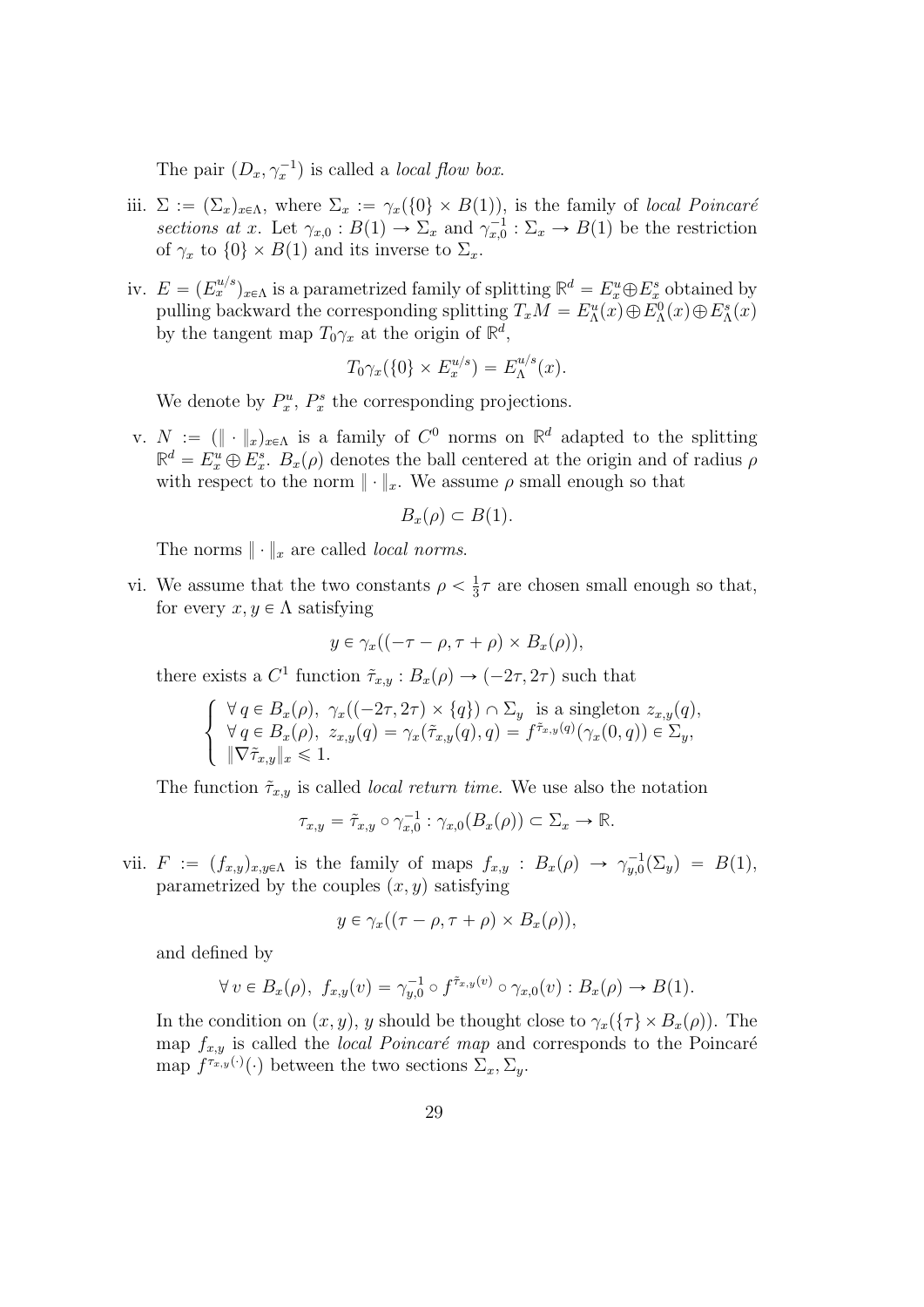viii.  $A := (A_{x,y})_{x,y\in\Lambda}$  is the family of tangent maps of  $f_{x,y}$  at the origin, where x, y satisfy  $y \in \gamma_x((\tau - \rho, \tau + \rho) \times B_x(\rho)),$ 

$$
A_{x,y} := Df_{x,y}(0),
$$

<span id="page-29-1"></span>ix. A couple of points  $(x, y) \in \Lambda \times \Lambda$  is said to be  $\Gamma_{\Lambda}$  forward admissible, and we write  $x \stackrel{\Gamma_{\Lambda}}{\rightarrow} y$ , if

$$
y \in \gamma_x((\tau - \rho, \tau + \rho) \times B_x(\rho))
$$
 and  $f_{x,y}(0) \in B_y(\epsilon(\rho)).$ 

x. For every  $\Gamma_{\Lambda}$  forward admissible  $x \stackrel{\Gamma_{\Lambda}}{\to} y$ , the set of data  $(f_{x,y}, A_{x,y}, E_x^{u/s}, E_y^{u/s}, \|\cdot\|$  $\|x\| \cdot \|y\|$  and constants  $(\sigma^u, \sigma^s, \eta, \rho)$  is an adapted local hyperbolic map as in Definition [A.1.](#page-26-2)

In less precise terms, if  $(x, y)$  is  $\Gamma_{\Lambda}$  forward admissible, the Poincaré map on the manifold  $[z \in \gamma_x(B_x(\rho)) \subseteq \Sigma_x \mapsto f^{\tilde{\tau}_{x,y}(z)}(z) \in \Sigma_y]$  is well defined; the local Poincaré map  $[v \in B_x(\rho) \mapsto f_{x,y}(v) \in B(1)]$  is a local hyperbolic map as in Definition [A.1.](#page-26-2)

## Acknowledgement

We would like to thank J-.F. Bony for helping us at the last part of the proof of Theorem [1.3.](#page-2-1)

### References

- <span id="page-29-5"></span>[1] Christian Bonatti, Lorenzo J. Diaz, Marcelo Viana. Dynamics Beyond Uniform Hyperbolicity. Encyclopaedia of Mathematical Sciences, Vol. 102, Springer (2005).
- <span id="page-29-3"></span>[2] J-.F. Bony. Personal communication.
- <span id="page-29-2"></span>[3] A. Fathi. Weak KAM Theorem in Lagrangian Dynamics, Cambridge University Press (2020).
- <span id="page-29-6"></span>[4] T. Fisher, B. Hasselblatt. Hyperbolic flows. European Mathematical Society (2019).
- <span id="page-29-0"></span>[5] E. Garibaldi. Ergodic Optimization in the Expanding Case. Concepts, Tools and Applications. SpringerBriefs in Mathematics, (2017).
- <span id="page-29-4"></span>[6] B. Hasselblatt, A. Katok, Introduction to the modern theory of dynamical systems, Cambridge university press (1995).